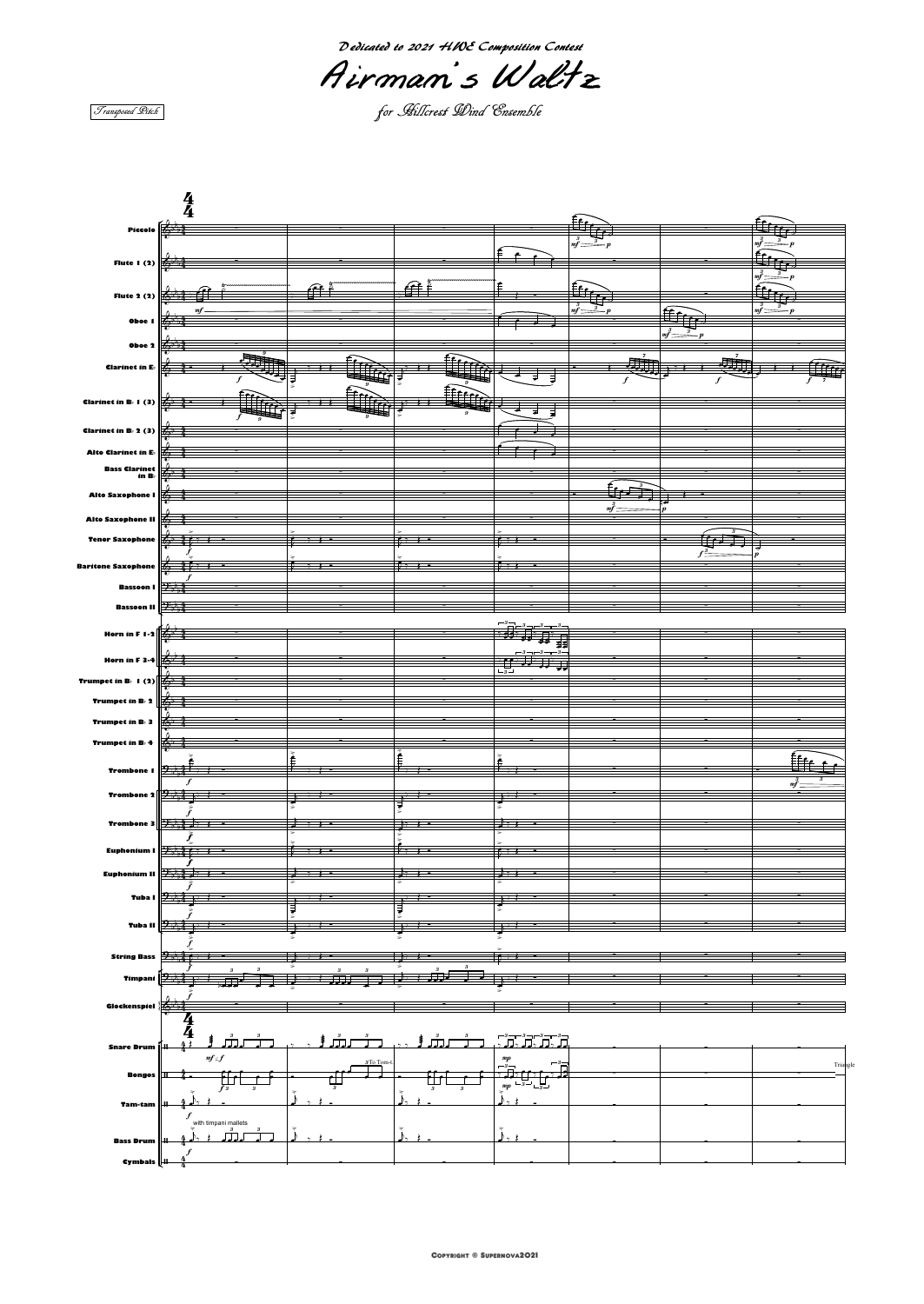|                                            | 8                                                                               |                            | <b>Palice</b><br>$\mathbf{m}_\Omega$                                                      |                                      |                                                                            |                          |
|--------------------------------------------|---------------------------------------------------------------------------------|----------------------------|-------------------------------------------------------------------------------------------|--------------------------------------|----------------------------------------------------------------------------|--------------------------|
| Picc.                                      | 6                                                                               |                            | ga fr                                                                                     |                                      |                                                                            |                          |
|                                            |                                                                                 | $\mathbf{f}$               | $\frac{1}{2}$ mp $\frac{3}{2}$ f =<br>$m\hspace{-0.12cm}/\hspace{-0.12cm}f$ $\equiv$<br>∓ | <b>THE REAL PROPERTY</b>             |                                                                            |                          |
| $Fl$ , $l$                                 | জি                                                                              |                            |                                                                                           | $m\ddot{f}$                          |                                                                            |                          |
| FI.2                                       | $\bigcap$<br>t.                                                                 |                            |                                                                                           |                                      | fp                                                                         |                          |
|                                            | $\overline{\mathbf{3}}$                                                         | ∉≙                         |                                                                                           |                                      |                                                                            |                          |
| <b>Ob.</b> 1                               | 6                                                                               | $\boldsymbol{\mathcal{B}}$ |                                                                                           |                                      | <u> Litin</u>                                                              |                          |
|                                            |                                                                                 |                            |                                                                                           |                                      | $\cdot$ $\boldsymbol{p}$                                                   |                          |
| <b>Ob. 2</b>                               |                                                                                 |                            |                                                                                           |                                      |                                                                            |                          |
| $\mathbf{E}$ Cl.                           | t.                                                                              |                            | £Ĥ                                                                                        |                                      |                                                                            |                          |
|                                            |                                                                                 |                            | $\boldsymbol{\mathcal{S}}$                                                                |                                      | $\frac{1}{\sqrt{2}}$                                                       |                          |
| CI. 1                                      | m                                                                               |                            | €<br>$\boldsymbol{\mathcal{S}}$                                                           |                                      |                                                                            | गग                       |
| Cl. in Bb 2                                |                                                                                 |                            |                                                                                           |                                      | $m\hspace{-1.4pt}/\hspace{-1.2pt} = m\hspace{-1.4pt}/\hspace{-1.2pt} = -f$ |                          |
|                                            | lt⊕                                                                             |                            | 只<br>$\boldsymbol{\mathcal{S}}$                                                           |                                      |                                                                            |                          |
| Alto Cl.                                   |                                                                                 |                            |                                                                                           |                                      |                                                                            |                          |
| $B.$ Cl.                                   |                                                                                 |                            |                                                                                           | $\frac{3}{\Box}$                     |                                                                            |                          |
|                                            | 6                                                                               |                            |                                                                                           | $\frac{1}{\frac{1}{m}}$<br>$\bar{f}$ |                                                                            |                          |
| Alto Sax. I                                | 6                                                                               |                            |                                                                                           |                                      |                                                                            |                          |
|                                            |                                                                                 |                            |                                                                                           |                                      |                                                                            |                          |
| Alto Sax. 2                                | 65                                                                              |                            |                                                                                           |                                      |                                                                            |                          |
| Ten. Sax.                                  | 6                                                                               |                            |                                                                                           |                                      |                                                                            |                          |
|                                            |                                                                                 |                            |                                                                                           |                                      |                                                                            |                          |
| Bari. Sax.                                 | 6                                                                               |                            | pp                                                                                        |                                      |                                                                            |                          |
| Bsn. 1                                     | $\mathcal{P}_{\mathcal{P}_{\mathcal{P}}}$                                       |                            |                                                                                           |                                      |                                                                            |                          |
|                                            |                                                                                 |                            |                                                                                           | $\sqrt{np}$                          |                                                                            |                          |
| Bsn. 2                                     | 12 F                                                                            |                            |                                                                                           | ₹                                    |                                                                            |                          |
|                                            |                                                                                 |                            |                                                                                           |                                      |                                                                            |                          |
| Hn. in F 1-2 $\frac{1}{\sqrt{2}}$          |                                                                                 | <b>FO</b>                  |                                                                                           | Ð                                    |                                                                            |                          |
|                                            |                                                                                 |                            | pp-                                                                                       |                                      |                                                                            |                          |
| Hn. in F 3-4 $\parallel$                   |                                                                                 | $\tilde{\oplus}$           |                                                                                           |                                      |                                                                            |                          |
|                                            |                                                                                 |                            | $pp-$                                                                                     | $\overline{\overline{\mathbf{e}}}$   | $\overline{\bullet}$                                                       |                          |
| Tpt. in Bb 1                               | 6                                                                               |                            | $\sim$                                                                                    | X                                    | ਨ                                                                          |                          |
|                                            |                                                                                 |                            | pp-                                                                                       |                                      |                                                                            |                          |
| Tpt. in Bb $2\sqrt{\frac{2}{\sqrt{3}}}$    |                                                                                 |                            | रु                                                                                        | ŧ                                    |                                                                            |                          |
| rpt. 3                                     | ş                                                                               |                            | $pp-$                                                                                     |                                      |                                                                            |                          |
|                                            |                                                                                 |                            | হ<br>$pp-$                                                                                | 굴                                    |                                                                            |                          |
| Tpt. $4\sqrt{6}$                           |                                                                                 |                            |                                                                                           |                                      |                                                                            |                          |
| Tbn. I                                     | ソー                                                                              |                            | pp-                                                                                       |                                      |                                                                            |                          |
|                                            | $\cdot p$                                                                       |                            | $pp-$                                                                                     |                                      |                                                                            |                          |
| Tbn. 2                                     | $\mathbb{P}_{\mathbb{Z}}$                                                       |                            | $\frac{1}{2}$                                                                             | Ð                                    |                                                                            |                          |
| Tbn. 3 $\boxed{2}$                         |                                                                                 |                            | $pp-$                                                                                     |                                      |                                                                            |                          |
|                                            |                                                                                 |                            | ę<br>$pp-$                                                                                |                                      |                                                                            |                          |
| Euph. 1                                    | $2 + 1$                                                                         |                            | $\leq$                                                                                    |                                      |                                                                            |                          |
|                                            | $\overline{mp}^3$<br>Euph. 2 $\mathbb{Z}$ , $\mathbb{Z}$                        |                            | $pp-$                                                                                     |                                      |                                                                            |                          |
|                                            | $\frac{mp^3}{2}$                                                                |                            | p<br>$pp-$                                                                                |                                      |                                                                            |                          |
|                                            | Tha. $\frac{1}{2}$ , $\frac{1}{2}$                                              |                            |                                                                                           |                                      | Ŧ<br>₹                                                                     |                          |
|                                            |                                                                                 |                            | द<br>$pp-$                                                                                | र                                    |                                                                            |                          |
|                                            | Tba. 2 $\frac{mp_{3}}{2+b_{3}}$                                                 |                            | þ                                                                                         |                                      |                                                                            |                          |
|                                            | $\frac{1}{mp}$                                                                  |                            | $pp-$                                                                                     |                                      |                                                                            |                          |
|                                            | S. Bass $\overline{2}$ , $\overline{2}$<br>$\overline{\mathbf{m} \mathbf{p}^3}$ |                            | $rac{1}{\sqrt{2}}$                                                                        | <del>₫</del>                         | ⊺≏                                                                         |                          |
| Timp.                                      | $9+$                                                                            |                            | $pp-$                                                                                     |                                      |                                                                            |                          |
|                                            |                                                                                 |                            |                                                                                           |                                      |                                                                            |                          |
| Glock. $\left\{\frac{1}{\sqrt{2}}\right\}$ |                                                                                 |                            | Ξ                                                                                         | $\overline{\phantom{a}}$             |                                                                            | $\overline{\phantom{0}}$ |
|                                            |                                                                                 |                            |                                                                                           |                                      |                                                                            |                          |
|                                            |                                                                                 |                            |                                                                                           |                                      |                                                                            |                          |
| S. D. $\left[\frac{1}{11}\right]$          |                                                                                 |                            |                                                                                           |                                      |                                                                            |                          |
| Tri.                                       | #                                                                               |                            |                                                                                           |                                      |                                                                            |                          |
|                                            |                                                                                 |                            |                                                                                           |                                      |                                                                            |                          |
| $T - t$ .                                  | +11-                                                                            |                            |                                                                                           |                                      |                                                                            |                          |
|                                            |                                                                                 |                            |                                                                                           |                                      |                                                                            |                          |
|                                            |                                                                                 |                            |                                                                                           |                                      |                                                                            |                          |
| B. D.                                      |                                                                                 |                            |                                                                                           |                                      |                                                                            |                          |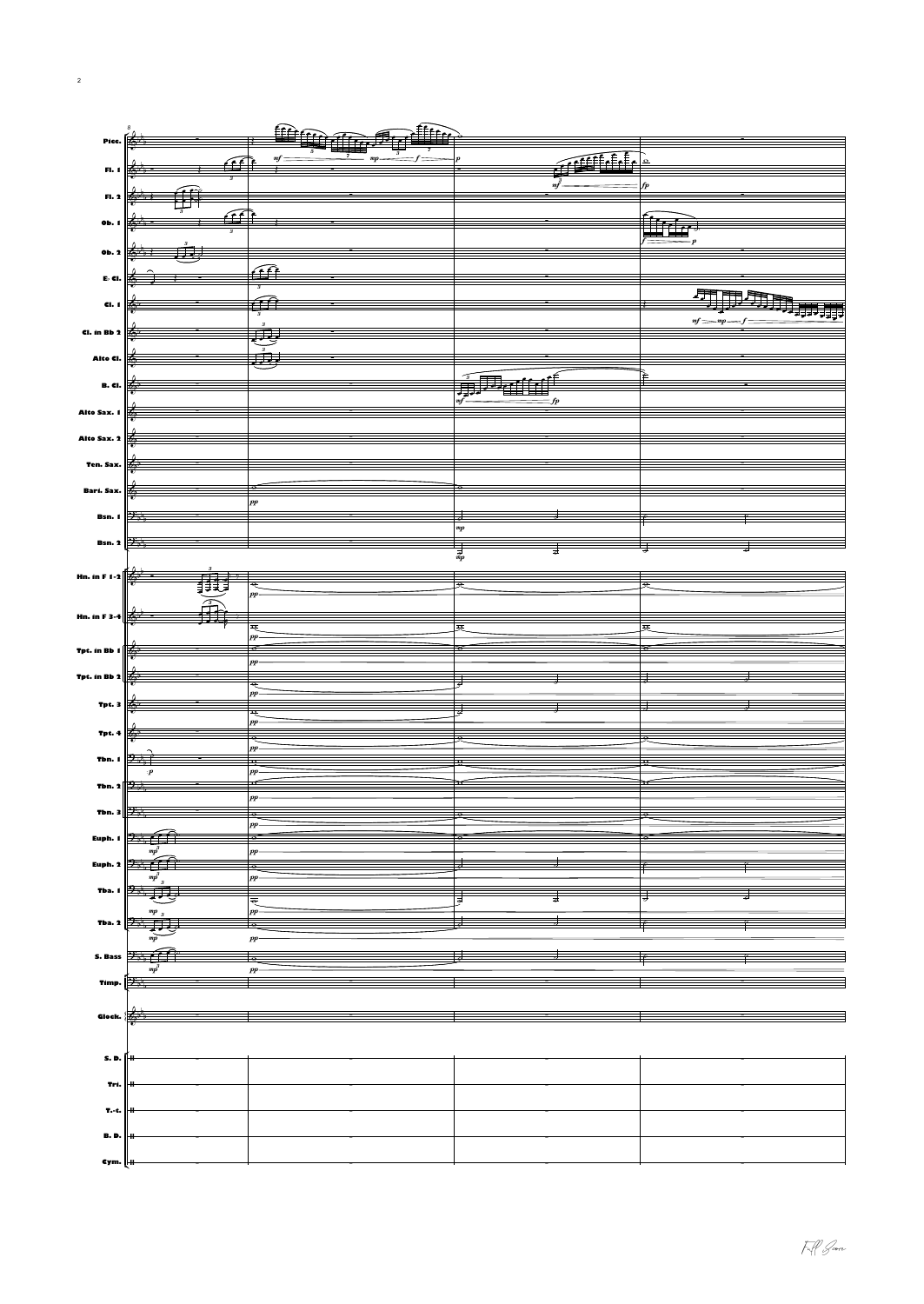| .<br>⊯<br>6∑                                                                     | <u>fffffffffffffffff</u>               |                                                      | $\stackrel{\cdot}{\equiv}$<br>1€                      | <u>ffff</u>                |                                       |
|----------------------------------------------------------------------------------|----------------------------------------|------------------------------------------------------|-------------------------------------------------------|----------------------------|---------------------------------------|
|                                                                                  |                                        |                                                      | $\boldsymbol{p}$                                      | $f =$<br>$-$ <i>pp ppp</i> |                                       |
| 6                                                                                |                                        |                                                      |                                                       |                            |                                       |
|                                                                                  |                                        |                                                      |                                                       |                            |                                       |
| ᢛ                                                                                |                                        |                                                      |                                                       | $\boldsymbol{p}$           | أأنائن                                |
|                                                                                  |                                        |                                                      | 4î                                                    |                            | $=$ $\frac{p}{q}$<br>$\boldsymbol{p}$ |
| 6                                                                                |                                        |                                                      |                                                       |                            |                                       |
| ِ                                                                                |                                        | ے۔<br>$\epsilon$                                     | $\bar{f}$ —<br>$\overline{\boldsymbol{g}}$<br>$_{pp}$ |                            |                                       |
| $\overline{p}$                                                                   | ≊                                      |                                                      |                                                       |                            |                                       |
| $\mathbb{A}^*$                                                                   |                                        | <u>में मैं भी</u>                                    |                                                       |                            | $\frac{1}{p}$                         |
|                                                                                  |                                        | $f \in F$                                            |                                                       |                            |                                       |
|                                                                                  |                                        |                                                      |                                                       |                            |                                       |
| Freechtl<br>6<br>fp                                                              |                                        |                                                      |                                                       |                            |                                       |
|                                                                                  |                                        |                                                      |                                                       |                            |                                       |
|                                                                                  |                                        |                                                      |                                                       |                            |                                       |
| ۵.                                                                               |                                        |                                                      |                                                       |                            |                                       |
| Ŀ.                                                                               |                                        |                                                      |                                                       |                            |                                       |
| $2 + 1$                                                                          | $\frac{f}{f}$                          |                                                      |                                                       |                            |                                       |
| ツァ                                                                               | $ f\hspace{-0.1cm}f\hspace{-0.1cm} $   |                                                      |                                                       |                            |                                       |
|                                                                                  | ∯                                      | ⌒                                                    |                                                       |                            |                                       |
| ⊯<br>ా                                                                           | $\frac{1}{\pi}$                        | $\Omega$                                             |                                                       | $_{pp}$                    | $\frac{\infty}{ppp}$                  |
| Hn. in F 3-4 $\frac{1}{\sqrt{2}}$<br>$\overline{\overline{\overline{v}}}$        | $\frac{1}{\sqrt{\pi}}$                 | ᆂ                                                    |                                                       | pp                         | [ppp]                                 |
| Tpt. in Bb $\mathbf{1}$ $\left \frac{2}{\left \frac{2}{\sqrt{3}}\right }\right $ | $\sim$                                 | $\hat{\phantom{a}}$<br>$\overline{\cdot}$            |                                                       |                            |                                       |
| Tpt. in Bb 2 $\sqrt{\frac{1}{100}}$                                              | $ $ ff $\equiv$<br>$\overline{\cdot}$  | $\hat{\phantom{a}}$<br>ਜ                             |                                                       |                            |                                       |
| Tpt. 3 $\frac{1}{\sqrt{2}}$                                                      | $f f =$                                | $\overline{c}$<br>$\leftarrow$                       |                                                       |                            |                                       |
|                                                                                  | ≂<br>$f f \equiv$                      | Ç<br>$\cdot$                                         |                                                       |                            |                                       |
| 6                                                                                | $\int_{f}$                             | $\overline{c}$                                       |                                                       |                            |                                       |
| $9\%$                                                                            | ≖<br>$f\equiv$                         | $\overline{\phantom{a}}$<br>$\hat{z}$                |                                                       |                            |                                       |
| Tbn. 2 $\sqrt{2\pi}$                                                             | ⋚<br>$f f =$                           | $\overline{\phantom{a}}$<br>$\curvearrowright$       |                                                       |                            |                                       |
| Tbn. 3 $\left\Vert \mathbf{\mathcal{Y}}\right\Vert _{2,\Theta}$                  | $\overline{\cdot}$<br>f                | $\overline{\phantom{0}}$<br>$\overline{\phantom{0}}$ |                                                       |                            |                                       |
| Euph. 1 $2\frac{1}{2}$                                                           | $\overline{\mathscr{E}}$<br>$ $ ff $=$ | $\overline{\phantom{0}}$                             |                                                       |                            |                                       |
| Euph. 2 $\sqrt{2\frac{1}{2} + \frac{9}{1}}$                                      | $\frac{1}{f}$                          | $\hat{\phantom{a}}$<br>美                             |                                                       |                            |                                       |
| $\mathbb{P}_{\mathbb{Z}}$                                                        |                                        | $\overline{z}$<br>$\overline{\cdot}$                 |                                                       |                            |                                       |
| Tba. 2 $\mathcal{D}$                                                             | $\frac{d^2y}{dt^2}$                    | $\widehat{\phantom{a}}$<br>≹⊟                        |                                                       |                            |                                       |
|                                                                                  | $\frac{1}{2}$<br>∝                     |                                                      |                                                       |                            |                                       |
| <b>S. Bass</b> $\frac{1}{2}$                                                     | $f f =$                                |                                                      |                                                       |                            |                                       |
| 9≑                                                                               | ₹<br>∯                                 | $\widehat{\mathbf{z} \cdot \mathbf{z}}$              |                                                       | ₩<br>f                     |                                       |
| <b>Glock.</b> $\sqrt{6}$                                                         |                                        |                                                      | 屠宰                                                    |                            | $\frac{1}{p}$                         |
|                                                                                  |                                        |                                                      | $\bar{5}^{\text{Slowly}}_{4}$                         | $\bm{f}$                   |                                       |
| S. D. $\ \cdot\ $                                                                |                                        |                                                      |                                                       |                            |                                       |
|                                                                                  |                                        |                                                      |                                                       |                            |                                       |
| Ħ                                                                                |                                        |                                                      | $\emph{fp}$                                           | $\emph{fp}$                |                                       |
|                                                                                  |                                        |                                                      |                                                       |                            |                                       |
| #                                                                                |                                        |                                                      |                                                       |                            | arco                                  |
| cym. Į⊕                                                                          |                                        |                                                      |                                                       |                            |                                       |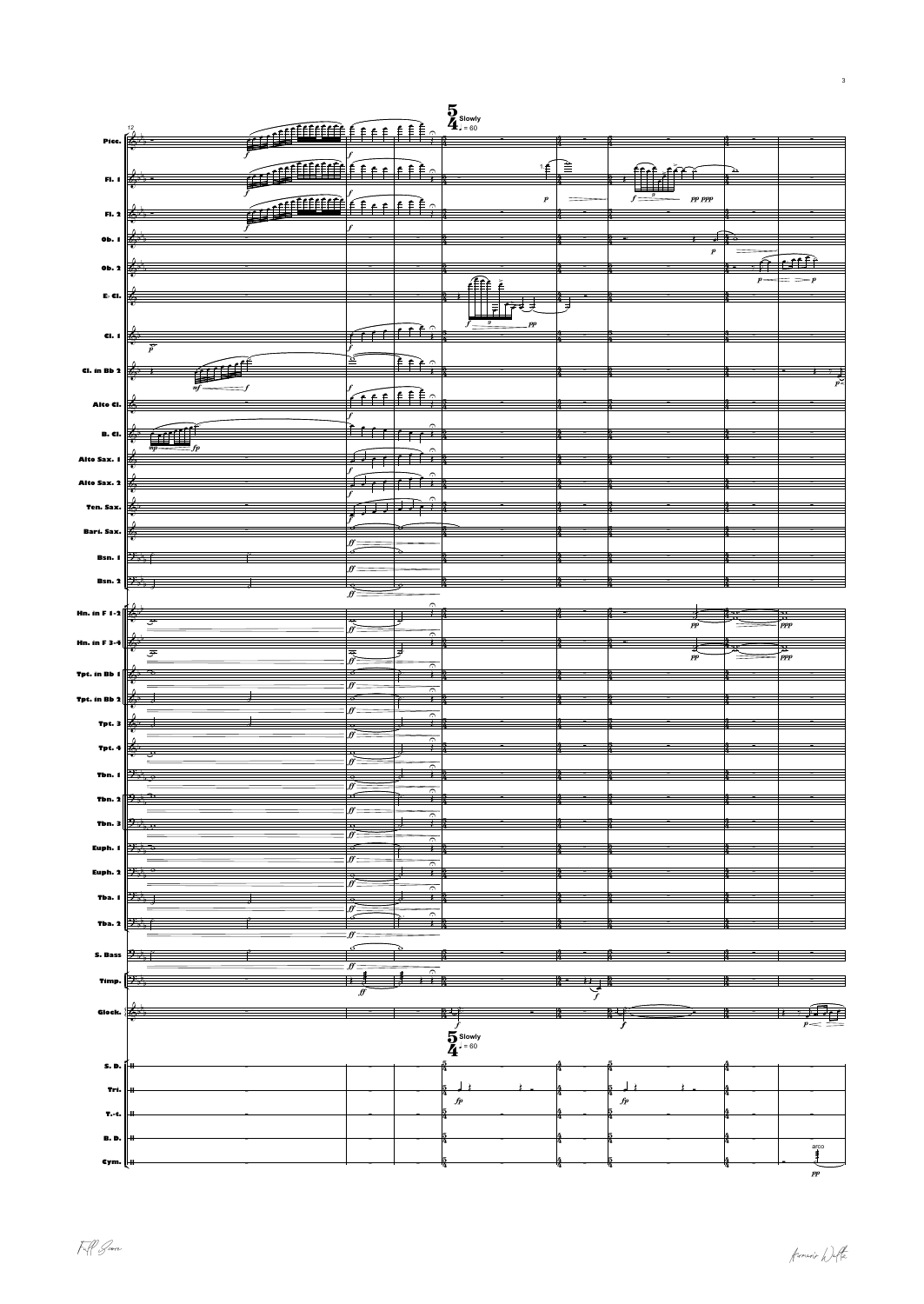| 20                                                       | 65                                                           |                                                                                                                                                                                                                                                                                                                                                    |                                           | 69999                               | $\widehat{\mathbf{H}}$           | $\widehat{\mathbf{D}}$                                                                            |
|----------------------------------------------------------|--------------------------------------------------------------|----------------------------------------------------------------------------------------------------------------------------------------------------------------------------------------------------------------------------------------------------------------------------------------------------------------------------------------------------|-------------------------------------------|-------------------------------------|----------------------------------|---------------------------------------------------------------------------------------------------|
| Picc.                                                    |                                                              | $\mathbf{f}$                                                                                                                                                                                                                                                                                                                                       |                                           |                                     |                                  | $\begin{bmatrix} 1 & 1 \\ 1 & 1 \\ 1 & 1 \end{bmatrix}$                                           |
| <b>FI.1</b>                                              | $\mathbb{G}^{\flat}$                                         | <b>FEFE</b>                                                                                                                                                                                                                                                                                                                                        |                                           | <u>कुस्करन्</u>                     | $\sum_{i=1}^{n}$                 |                                                                                                   |
|                                                          | $p \leftarrow \pm$                                           | $-p$                                                                                                                                                                                                                                                                                                                                               |                                           | $m f -$                             | $\widehat{\epsilon}$ .           | $\sum_{i=1}^{n}$                                                                                  |
| FI. 2                                                    | $6^{\circ}$                                                  |                                                                                                                                                                                                                                                                                                                                                    |                                           | 2000 A                              |                                  |                                                                                                   |
|                                                          | ے ت                                                          |                                                                                                                                                                                                                                                                                                                                                    |                                           | $m f -$<br>3.9.9.9.0                | $\widehat{\mathbf{f}}$           | $\widehat{\bigoplus}$                                                                             |
| <b>Ob.</b> 1                                             | $\overline{\mathbb{C}^{5}$<br>۴<br>$=$ $\frac{p}{q}$<br>$p-$ |                                                                                                                                                                                                                                                                                                                                                    |                                           | $\it mf$ —                          |                                  |                                                                                                   |
| 6<br><b>Ob. 2</b>                                        |                                                              |                                                                                                                                                                                                                                                                                                                                                    |                                           |                                     |                                  |                                                                                                   |
|                                                          |                                                              |                                                                                                                                                                                                                                                                                                                                                    |                                           |                                     |                                  |                                                                                                   |
| E, CI.<br>€6                                             |                                                              |                                                                                                                                                                                                                                                                                                                                                    |                                           |                                     |                                  |                                                                                                   |
| <b>CI.</b> 1                                             | ি                                                            | $\frac{1}{\frac{\text{solo}}{\text{f}}\cdot\frac{1}{\sqrt{\frac{1}{\sqrt{1}}}}}}$<br>$\frac{1}{2}$ $\frac{1}{2}$<br>יְהוֹ הַבְּהוֹ הַבְּה הַבְּה הַבְּה הַבְּה הַבְּה הַבְּה הַבְּה הַבְּה הַבְּה הַבְּה הַבְּה הַבְּה הַבְּה הַ<br>הְחַבְּה הַבְּה הַבְּה הַבְּה הַבְּה הַבְּה הַבְּה הַבְּה הַבְּה הַבְּה הַבְּה הַבְּה הַבְּה הַבְּה הַבְּה הַב |                                           | $\overline{1}$                      | $\widehat{+}$                    | $\widetilde{\mathcal{F}}$ .                                                                       |
|                                                          |                                                              | र्∎<br>$\mathbf{L}$                                                                                                                                                                                                                                                                                                                                |                                           | $\sum_{m \in \mathbb{Z}}$           |                                  |                                                                                                   |
| Cl. in Bb 2<br>6                                         | ⇁                                                            | $\frac{1}{\sqrt{m}}$                                                                                                                                                                                                                                                                                                                               | $m f =$                                   | 用力                                  | <u>चँकि</u>                      | <u>नंति -</u>                                                                                     |
|                                                          | $-p$                                                         |                                                                                                                                                                                                                                                                                                                                                    |                                           | mf                                  |                                  | $\overbrace{\cdots}$                                                                              |
| Alto Cl.<br>т.                                           |                                                              |                                                                                                                                                                                                                                                                                                                                                    |                                           |                                     | $\overline{\cdots}$              |                                                                                                   |
| <b>B. CI.</b>                                            |                                                              |                                                                                                                                                                                                                                                                                                                                                    |                                           | $\overline{\mathit{mf}}$<br>राज, उर | $\boldsymbol{f}$                 |                                                                                                   |
|                                                          | $\mathbb{G}^{\flat}$                                         |                                                                                                                                                                                                                                                                                                                                                    |                                           | $m\!f$                              | $\widehat{\mathcal{F}}$          |                                                                                                   |
| Alto Sax. I<br>6                                         |                                                              |                                                                                                                                                                                                                                                                                                                                                    |                                           |                                     |                                  | $\widehat{\mathcal{F}}$<br>$\boldsymbol{f}$                                                       |
| Alto Sax. 2<br>6                                         |                                                              |                                                                                                                                                                                                                                                                                                                                                    | معترفة                                    | $\rightarrow$                       | $\frac{f}{f}$<br>$\cdot$ $\cdot$ | <u>ہے۔</u>                                                                                        |
|                                                          |                                                              |                                                                                                                                                                                                                                                                                                                                                    | $_{mp}$                                   |                                     | $\boldsymbol{f}$                 | $\boldsymbol{f}$                                                                                  |
| Ten. Sax.<br>$\bigoplus$                                 |                                                              |                                                                                                                                                                                                                                                                                                                                                    | <u>reachda</u>                            | $\frac{1}{2}$                       |                                  |                                                                                                   |
|                                                          |                                                              |                                                                                                                                                                                                                                                                                                                                                    | $\mathfrak{m}p$<br><u>، ، ، ، ، ، ، ،</u> | D 7 3                               |                                  |                                                                                                   |
| Bari. Sax.<br>∞                                          |                                                              |                                                                                                                                                                                                                                                                                                                                                    | mр                                        |                                     |                                  |                                                                                                   |
| <b>Bsn.</b> 1 $2\frac{1}{2}$                             |                                                              |                                                                                                                                                                                                                                                                                                                                                    | .<br>$\sim$                               | Ħ                                   |                                  |                                                                                                   |
| <b>Bsn.</b> 2 $\overline{27}$                            |                                                              |                                                                                                                                                                                                                                                                                                                                                    | $_{\it mp}$<br>riceren<br>.               | $m\!f$                              |                                  |                                                                                                   |
|                                                          |                                                              |                                                                                                                                                                                                                                                                                                                                                    |                                           | $\overline{\phantom{a}}$<br>厚       |                                  |                                                                                                   |
| Hn. in F $1-2$ $\sqrt{\frac{1}{100}}$                    |                                                              | con sord.                                                                                                                                                                                                                                                                                                                                          | $mp-$                                     |                                     |                                  |                                                                                                   |
|                                                          |                                                              | $p-$                                                                                                                                                                                                                                                                                                                                               | $\boldsymbol{p}$                          |                                     |                                  |                                                                                                   |
| 圈<br><b>Hn.</b> in F 3-4                                 | con sord.                                                    |                                                                                                                                                                                                                                                                                                                                                    |                                           |                                     |                                  |                                                                                                   |
| ౕ<br>Tpt. in Bb 1                                        | $\rightarrow$ $\rightarrow$ $\rightarrow$                    |                                                                                                                                                                                                                                                                                                                                                    |                                           |                                     |                                  |                                                                                                   |
| Tpt. in Bb 2                                             | $\boldsymbol{p}$<br>$\overline{\mathbb{C}}$                  | $\cdot$ $\boldsymbol{p}$                                                                                                                                                                                                                                                                                                                           |                                           |                                     |                                  |                                                                                                   |
|                                                          |                                                              |                                                                                                                                                                                                                                                                                                                                                    |                                           |                                     |                                  |                                                                                                   |
| Tpt. 3<br>€                                              |                                                              |                                                                                                                                                                                                                                                                                                                                                    |                                           |                                     |                                  |                                                                                                   |
| Tpt. 4<br>to,                                            |                                                              |                                                                                                                                                                                                                                                                                                                                                    |                                           |                                     |                                  |                                                                                                   |
| Tbn. I                                                   | 9≑                                                           |                                                                                                                                                                                                                                                                                                                                                    | ffefffer eer ree                          |                                     |                                  | $\mathbf{w}_{i+1}$                                                                                |
|                                                          |                                                              |                                                                                                                                                                                                                                                                                                                                                    | m f                                       |                                     | $\binom{mp}{2}$                  |                                                                                                   |
| <b>Tbn. 2</b>                                            | $2+$                                                         |                                                                                                                                                                                                                                                                                                                                                    | <u>terree Juli</u>                        |                                     |                                  | $\frac{1}{2}$                                                                                     |
|                                                          |                                                              |                                                                                                                                                                                                                                                                                                                                                    | mf                                        |                                     | $_{\it mp}$                      |                                                                                                   |
| Tbn. 3 $\mathcal{P}$                                     |                                                              |                                                                                                                                                                                                                                                                                                                                                    | <u>eccesses sere serel 672</u><br>mf      |                                     | È<br>$_{\it mp}$                 | $\vee$ :                                                                                          |
| Euph. 1                                                  | 9≑                                                           |                                                                                                                                                                                                                                                                                                                                                    | <del>ree et ee ee</del>                   | 大方头                                 | k                                |                                                                                                   |
|                                                          |                                                              |                                                                                                                                                                                                                                                                                                                                                    | $_{mp}$                                   |                                     | $\binom{mp}{2}$                  |                                                                                                   |
| Euph. 2                                                  | ジャ                                                           |                                                                                                                                                                                                                                                                                                                                                    | $\frac{1}{\frac{mp}{}}$                   | $\rightarrow$ $\rightarrow$         | $\sqrt{np}$                      | $\mathcal{L}$ $\mathcal{L}$ $\mathcal{L}$ $\mathcal{L}$ $\mathcal{L}$ $\mathcal{L}$ $\mathcal{L}$ |
|                                                          | ソナ                                                           |                                                                                                                                                                                                                                                                                                                                                    | 月                                         | $\rightarrow$ $\rightarrow$         |                                  | •.                                                                                                |
|                                                          |                                                              |                                                                                                                                                                                                                                                                                                                                                    | тp                                        |                                     |                                  | $\it mp$                                                                                          |
|                                                          |                                                              |                                                                                                                                                                                                                                                                                                                                                    |                                           |                                     |                                  |                                                                                                   |
| Tba. I<br>Tba. 2                                         | $\mathcal{P}$                                                |                                                                                                                                                                                                                                                                                                                                                    |                                           |                                     |                                  | $\binom{mp}{2}$                                                                                   |
|                                                          |                                                              |                                                                                                                                                                                                                                                                                                                                                    | स्राप्त<br>$\binom{mp}{2}$                |                                     |                                  |                                                                                                   |
|                                                          | $\rightarrow$                                                |                                                                                                                                                                                                                                                                                                                                                    | recerec                                   | $\rightarrow$ $\rightarrow$         |                                  | ff e                                                                                              |
|                                                          | $2\pm$                                                       |                                                                                                                                                                                                                                                                                                                                                    | $mp-$                                     |                                     |                                  | $\it mp$                                                                                          |
|                                                          |                                                              |                                                                                                                                                                                                                                                                                                                                                    |                                           |                                     |                                  |                                                                                                   |
|                                                          | $\sqrt{(\alpha)^2 + 1}$                                      |                                                                                                                                                                                                                                                                                                                                                    |                                           |                                     |                                  |                                                                                                   |
|                                                          | $\cdot \bm{p}$                                               |                                                                                                                                                                                                                                                                                                                                                    |                                           |                                     |                                  |                                                                                                   |
|                                                          |                                                              |                                                                                                                                                                                                                                                                                                                                                    |                                           | €                                   | ŧ                                | Ŧ<br>玩                                                                                            |
|                                                          |                                                              |                                                                                                                                                                                                                                                                                                                                                    |                                           |                                     |                                  |                                                                                                   |
|                                                          |                                                              |                                                                                                                                                                                                                                                                                                                                                    |                                           |                                     |                                  |                                                                                                   |
| S. Bass<br>Timp.<br>Glock.<br>S. D.<br>Tri.<br>$T - t$ . |                                                              |                                                                                                                                                                                                                                                                                                                                                    |                                           |                                     |                                  |                                                                                                   |
|                                                          |                                                              |                                                                                                                                                                                                                                                                                                                                                    |                                           |                                     |                                  |                                                                                                   |
|                                                          |                                                              |                                                                                                                                                                                                                                                                                                                                                    |                                           |                                     |                                  |                                                                                                   |
| <b>B. D.</b>                                             | Ē                                                            | Ē,                                                                                                                                                                                                                                                                                                                                                 | Ē,                                        |                                     |                                  |                                                                                                   |
| $cym.$ $\ $ $\ $                                         |                                                              |                                                                                                                                                                                                                                                                                                                                                    |                                           |                                     |                                  | $f\hspace{-0.8mm}/\hspace{0.2mm}$                                                                 |
|                                                          |                                                              |                                                                                                                                                                                                                                                                                                                                                    |                                           |                                     |                                  |                                                                                                   |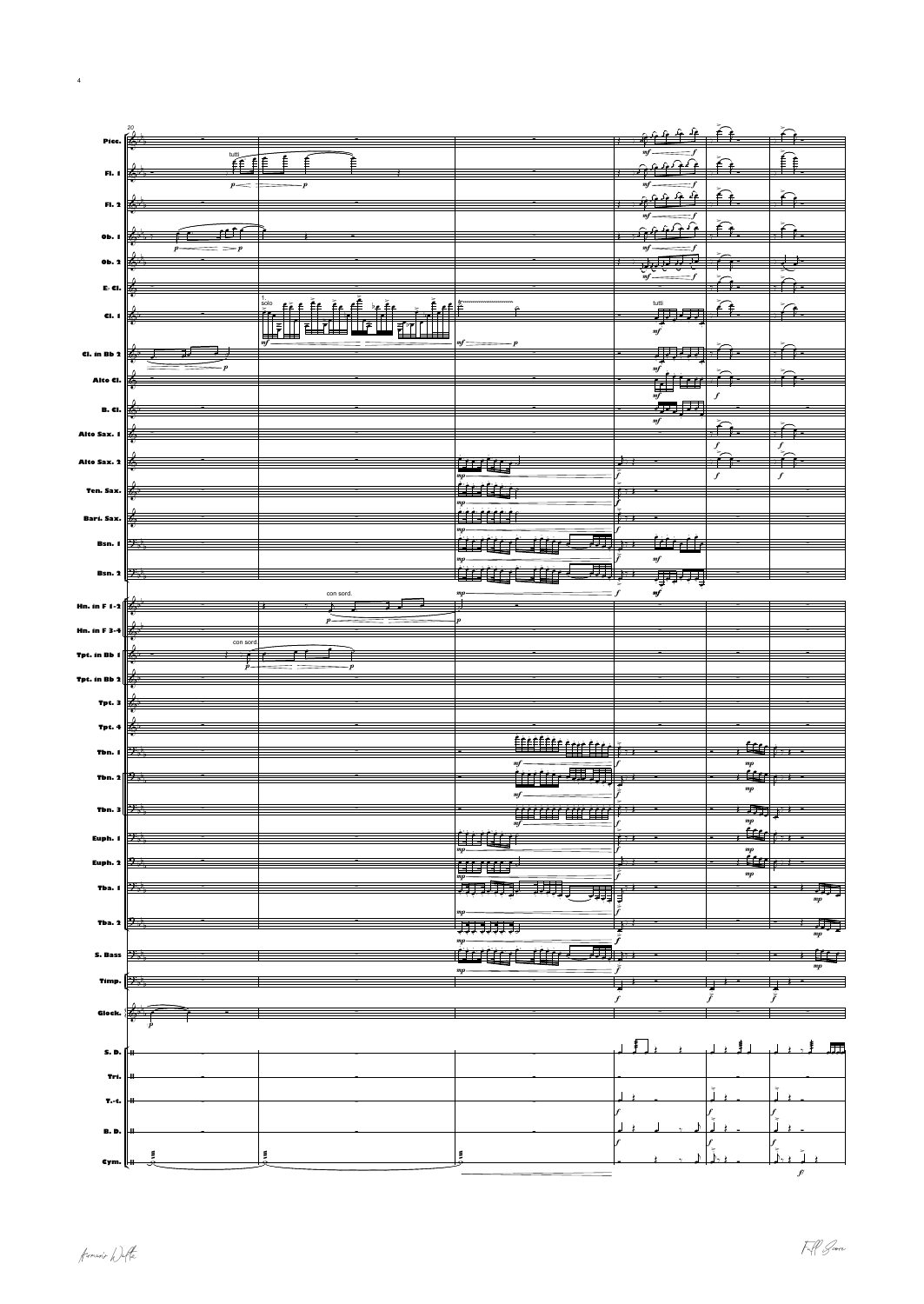|                                                                            |                                                                                                                                                                                                                                                                                                                                                                             |                                                                                                                                                                                                                                                                                                                                                         |                                 |                       | ritrit.                     | $\frac{1}{1}$ =40 |            |                                                                                                                                              |                |                                                       |    |                           |                          |               |        |                               |
|----------------------------------------------------------------------------|-----------------------------------------------------------------------------------------------------------------------------------------------------------------------------------------------------------------------------------------------------------------------------------------------------------------------------------------------------------------------------|---------------------------------------------------------------------------------------------------------------------------------------------------------------------------------------------------------------------------------------------------------------------------------------------------------------------------------------------------------|---------------------------------|-----------------------|-----------------------------|-------------------|------------|----------------------------------------------------------------------------------------------------------------------------------------------|----------------|-------------------------------------------------------|----|---------------------------|--------------------------|---------------|--------|-------------------------------|
| Picc.                                                                      | ودارها بأعاث                                                                                                                                                                                                                                                                                                                                                                |                                                                                                                                                                                                                                                                                                                                                         |                                 |                       |                             | 656               | $\epsilon$ | 6.66                                                                                                                                         |                |                                                       |    |                           |                          |               | ftrett |                               |
|                                                                            | <u> 40,000 p</u>                                                                                                                                                                                                                                                                                                                                                            |                                                                                                                                                                                                                                                                                                                                                         | $\tilde{\mathbf{f}}$<br>Ē<br>Ė. |                       |                             |                   |            |                                                                                                                                              |                |                                                       |    |                           |                          |               |        |                               |
| Fl.1                                                                       |                                                                                                                                                                                                                                                                                                                                                                             |                                                                                                                                                                                                                                                                                                                                                         |                                 |                       |                             |                   |            |                                                                                                                                              |                |                                                       |    |                           |                          |               |        |                               |
|                                                                            |                                                                                                                                                                                                                                                                                                                                                                             |                                                                                                                                                                                                                                                                                                                                                         |                                 |                       |                             |                   |            |                                                                                                                                              |                |                                                       |    |                           |                          |               |        |                               |
| FI. 2                                                                      |                                                                                                                                                                                                                                                                                                                                                                             |                                                                                                                                                                                                                                                                                                                                                         |                                 |                       |                             |                   |            |                                                                                                                                              |                |                                                       |    |                           |                          |               |        |                               |
| <b>Ob.</b> 1                                                               | بوروباني                                                                                                                                                                                                                                                                                                                                                                    |                                                                                                                                                                                                                                                                                                                                                         |                                 |                       |                             |                   |            |                                                                                                                                              |                | ま理                                                    |    |                           |                          |               |        |                               |
|                                                                            |                                                                                                                                                                                                                                                                                                                                                                             |                                                                                                                                                                                                                                                                                                                                                         |                                 |                       |                             |                   |            |                                                                                                                                              |                |                                                       |    |                           |                          |               |        |                               |
| $0b$ , 2                                                                   | י <del>קודק? ז'</del> ז'<br>(4)                                                                                                                                                                                                                                                                                                                                             |                                                                                                                                                                                                                                                                                                                                                         |                                 |                       |                             |                   |            |                                                                                                                                              |                |                                                       |    |                           |                          |               |        |                               |
|                                                                            |                                                                                                                                                                                                                                                                                                                                                                             |                                                                                                                                                                                                                                                                                                                                                         |                                 |                       |                             |                   |            |                                                                                                                                              |                |                                                       |    |                           |                          |               |        |                               |
| E, CI.                                                                     |                                                                                                                                                                                                                                                                                                                                                                             |                                                                                                                                                                                                                                                                                                                                                         |                                 |                       |                             |                   |            |                                                                                                                                              |                |                                                       |    |                           |                          |               |        |                               |
| <b>CI.</b> 1                                                               | मन ज<br>6                                                                                                                                                                                                                                                                                                                                                                   |                                                                                                                                                                                                                                                                                                                                                         |                                 | €                     |                             |                   |            |                                                                                                                                              |                |                                                       |    |                           |                          |               |        |                               |
|                                                                            |                                                                                                                                                                                                                                                                                                                                                                             |                                                                                                                                                                                                                                                                                                                                                         |                                 |                       |                             |                   |            |                                                                                                                                              |                |                                                       |    |                           |                          |               |        |                               |
| Cl. in Bb 2                                                                | أحجاجهم<br>कि                                                                                                                                                                                                                                                                                                                                                               |                                                                                                                                                                                                                                                                                                                                                         |                                 |                       |                             |                   |            |                                                                                                                                              |                |                                                       |    |                           |                          |               |        |                               |
|                                                                            |                                                                                                                                                                                                                                                                                                                                                                             |                                                                                                                                                                                                                                                                                                                                                         |                                 |                       |                             |                   |            |                                                                                                                                              |                |                                                       |    |                           |                          |               |        |                               |
| Alto Cl.                                                                   | <u>fferr</u><br>ω.<br>$\overline{\mathbf{r}}$                                                                                                                                                                                                                                                                                                                               |                                                                                                                                                                                                                                                                                                                                                         |                                 |                       |                             |                   |            |                                                                                                                                              |                |                                                       |    |                           |                          |               |        |                               |
|                                                                            | m f                                                                                                                                                                                                                                                                                                                                                                         |                                                                                                                                                                                                                                                                                                                                                         |                                 |                       |                             |                   |            |                                                                                                                                              |                |                                                       |    |                           |                          |               |        |                               |
| B. CI.                                                                     | यान<br>Ġ,<br>mf                                                                                                                                                                                                                                                                                                                                                             |                                                                                                                                                                                                                                                                                                                                                         |                                 |                       |                             |                   |            |                                                                                                                                              |                |                                                       |    |                           |                          |               |        |                               |
| Alto Sax. I                                                                |                                                                                                                                                                                                                                                                                                                                                                             |                                                                                                                                                                                                                                                                                                                                                         |                                 |                       |                             |                   |            |                                                                                                                                              |                |                                                       |    |                           |                          |               |        |                               |
|                                                                            |                                                                                                                                                                                                                                                                                                                                                                             |                                                                                                                                                                                                                                                                                                                                                         | स्टस्कृर                        |                       |                             |                   |            |                                                                                                                                              |                |                                                       |    |                           |                          |               |        |                               |
| Alto Sax. 2                                                                | τ.                                                                                                                                                                                                                                                                                                                                                                          |                                                                                                                                                                                                                                                                                                                                                         | स्पितृत                         |                       |                             |                   |            |                                                                                                                                              |                |                                                       |    |                           |                          |               |        |                               |
|                                                                            |                                                                                                                                                                                                                                                                                                                                                                             |                                                                                                                                                                                                                                                                                                                                                         |                                 |                       |                             |                   |            |                                                                                                                                              | ি              |                                                       |    |                           |                          |               |        |                               |
| Ten. Sax.                                                                  | ௯                                                                                                                                                                                                                                                                                                                                                                           |                                                                                                                                                                                                                                                                                                                                                         |                                 |                       |                             |                   |            |                                                                                                                                              |                |                                                       |    | te -                      |                          | $\frac{1}{2}$ |        |                               |
|                                                                            |                                                                                                                                                                                                                                                                                                                                                                             |                                                                                                                                                                                                                                                                                                                                                         |                                 |                       |                             |                   |            |                                                                                                                                              | $\sqrt{mf}$ pp | ord.                                                  |    | p > p                     |                          |               |        |                               |
| Bari. Sax.                                                                 | m                                                                                                                                                                                                                                                                                                                                                                           |                                                                                                                                                                                                                                                                                                                                                         | منتفة                           |                       |                             |                   |            |                                                                                                                                              |                |                                                       |    | $\frac{1}{2}$             |                          | $\cdot$       |        |                               |
|                                                                            |                                                                                                                                                                                                                                                                                                                                                                             | उस्तर                                                                                                                                                                                                                                                                                                                                                   | mf                              |                       |                             |                   |            |                                                                                                                                              |                | pp                                                    |    | $\lt p > p$               |                          |               |        |                               |
| Bsn. 1                                                                     | $\mathcal{P}_{\mathcal{P}_k}$ .                                                                                                                                                                                                                                                                                                                                             |                                                                                                                                                                                                                                                                                                                                                         |                                 |                       |                             |                   |            |                                                                                                                                              |                |                                                       |    |                           |                          |               |        |                               |
|                                                                            | $2_{+}$                                                                                                                                                                                                                                                                                                                                                                     |                                                                                                                                                                                                                                                                                                                                                         | $+$ $+$                         |                       |                             |                   |            |                                                                                                                                              |                |                                                       |    |                           |                          |               |        |                               |
| <b>Bsn. 2</b>                                                              |                                                                                                                                                                                                                                                                                                                                                                             | <del>न्द्राप्</del> र                                                                                                                                                                                                                                                                                                                                   |                                 |                       |                             |                   |            |                                                                                                                                              |                |                                                       |    |                           |                          |               |        |                               |
|                                                                            |                                                                                                                                                                                                                                                                                                                                                                             | $rac{1}{\sqrt{1+\frac{1}{n}}}\sqrt{\frac{1}{n}}$<br>$rac{1}{n}$<br>$rac{1}{n}$<br>$rac{1}{n}$<br>$rac{1}{n}$<br>$rac{1}{n}$<br>$rac{1}{n}$<br>$rac{1}{n}$<br>$rac{1}{n}$<br>$rac{1}{n}$<br>$rac{1}{n}$<br>$rac{1}{n}$<br>$rac{1}{n}$<br>$rac{1}{n}$<br>$rac{1}{n}$<br>$rac{1}{n}$<br>$rac{1}{n}$<br>$rac{1}{n}$<br>$rac{1}{n}$<br>$rac{1}{n}$<br>$rac{$ |                                 |                       |                             |                   |            |                                                                                                                                              |                |                                                       |    |                           | $\overline{1}$           |               |        |                               |
| Hn. in F $1-2$ $\left[\frac{1}{\sqrt{3}}\right]$                           |                                                                                                                                                                                                                                                                                                                                                                             |                                                                                                                                                                                                                                                                                                                                                         |                                 |                       |                             | pp                |            | F K.<br>$\lt p$ - pp                                                                                                                         | ⊣ ይ            |                                                       |    |                           | <br>$\frac{1}{\sqrt{m}}$ |               |        | 手作<br>$\lt p \gt$             |
|                                                                            |                                                                                                                                                                                                                                                                                                                                                                             |                                                                                                                                                                                                                                                                                                                                                         |                                 |                       |                             |                   |            |                                                                                                                                              |                |                                                       |    |                           |                          |               |        |                               |
| Hn. in F 3-4 $\left\  \begin{array}{c} \right\  \rightarrow \ \end{array}$ |                                                                                                                                                                                                                                                                                                                                                                             |                                                                                                                                                                                                                                                                                                                                                         |                                 |                       |                             | ord.              |            |                                                                                                                                              |                |                                                       |    |                           |                          | ord.          |        |                               |
|                                                                            | $\begin{picture}(20,20) \put(0,0){\vector(1,0){10}} \put(15,0){\vector(1,0){10}} \put(15,0){\vector(1,0){10}} \put(15,0){\vector(1,0){10}} \put(15,0){\vector(1,0){10}} \put(15,0){\vector(1,0){10}} \put(15,0){\vector(1,0){10}} \put(15,0){\vector(1,0){10}} \put(15,0){\vector(1,0){10}} \put(15,0){\vector(1,0){10}} \put(15,0){\vector(1,0){10}} \put(15,0){\vector(1$ |                                                                                                                                                                                                                                                                                                                                                         |                                 |                       |                             |                   |            | $\begin{array}{c c}\n\bullet & \bullet \\ \downarrow & \bullet \\ \hline\n\downarrow & \downarrow \\ \hline\n\downarrow & \rho\n\end{array}$ |                |                                                       |    |                           |                          |               |        | $\frac{1}{\frac{1}{\zeta p}}$ |
|                                                                            |                                                                                                                                                                                                                                                                                                                                                                             |                                                                                                                                                                                                                                                                                                                                                         |                                 |                       |                             |                   |            |                                                                                                                                              |                |                                                       |    |                           |                          |               |        |                               |
|                                                                            | 75                                                                                                                                                                                                                                                                                                                                                                          |                                                                                                                                                                                                                                                                                                                                                         |                                 |                       |                             | $\boldsymbol{pp}$ |            |                                                                                                                                              |                |                                                       |    |                           |                          | pp            |        | ÷                             |
|                                                                            |                                                                                                                                                                                                                                                                                                                                                                             |                                                                                                                                                                                                                                                                                                                                                         |                                 |                       |                             |                   |            |                                                                                                                                              |                |                                                       |    |                           |                          |               |        |                               |
|                                                                            | 6                                                                                                                                                                                                                                                                                                                                                                           |                                                                                                                                                                                                                                                                                                                                                         |                                 |                       |                             |                   |            |                                                                                                                                              |                |                                                       |    |                           |                          |               |        |                               |
|                                                                            |                                                                                                                                                                                                                                                                                                                                                                             |                                                                                                                                                                                                                                                                                                                                                         |                                 |                       | $\alpha - \alpha$<br>$\sim$ |                   |            |                                                                                                                                              |                |                                                       |    |                           |                          |               |        |                               |
| Tpt. 3 $\frac{1}{2}$                                                       |                                                                                                                                                                                                                                                                                                                                                                             |                                                                                                                                                                                                                                                                                                                                                         |                                 |                       |                             |                   |            |                                                                                                                                              |                |                                                       |    |                           |                          |               |        |                               |
|                                                                            |                                                                                                                                                                                                                                                                                                                                                                             |                                                                                                                                                                                                                                                                                                                                                         |                                 |                       |                             |                   |            |                                                                                                                                              |                |                                                       |    |                           |                          |               |        |                               |
| Tpt. 4                                                                     | 6                                                                                                                                                                                                                                                                                                                                                                           |                                                                                                                                                                                                                                                                                                                                                         |                                 |                       |                             |                   |            |                                                                                                                                              |                |                                                       |    |                           |                          |               |        |                               |
| Tbn. I                                                                     | <del>ب ز</del>                                                                                                                                                                                                                                                                                                                                                              |                                                                                                                                                                                                                                                                                                                                                         |                                 |                       | <u>r ffirr</u>              |                   |            |                                                                                                                                              |                | 笔                                                     | ₽  | È'≣                       | $\hat{E}$                |               |        |                               |
|                                                                            |                                                                                                                                                                                                                                                                                                                                                                             |                                                                                                                                                                                                                                                                                                                                                         |                                 |                       | m f                         |                   |            |                                                                                                                                              |                |                                                       |    | $\leq p \geq p$           |                          |               |        |                               |
|                                                                            |                                                                                                                                                                                                                                                                                                                                                                             |                                                                                                                                                                                                                                                                                                                                                         |                                 |                       | $\sim$                      |                   |            |                                                                                                                                              |                | $\begin{array}{c} \boxed{pp} \\ \text{f} \end{array}$ | e. | ≩⊭                        | $\hat{f}$                |               |        |                               |
| Tbn. 2                                                                     | <del>پنز</del>                                                                                                                                                                                                                                                                                                                                                              |                                                                                                                                                                                                                                                                                                                                                         |                                 |                       | $\it mf$                    |                   |            |                                                                                                                                              |                | pp                                                    |    | $\lt p \gt \overline{pp}$ |                          |               |        |                               |
| Tbn. $3$                                                                   | $9+$                                                                                                                                                                                                                                                                                                                                                                        |                                                                                                                                                                                                                                                                                                                                                         |                                 |                       |                             |                   |            |                                                                                                                                              |                |                                                       |    |                           |                          |               |        |                               |
|                                                                            |                                                                                                                                                                                                                                                                                                                                                                             |                                                                                                                                                                                                                                                                                                                                                         |                                 |                       |                             |                   |            |                                                                                                                                              |                |                                                       |    |                           |                          |               |        |                               |
|                                                                            | ナ                                                                                                                                                                                                                                                                                                                                                                           |                                                                                                                                                                                                                                                                                                                                                         |                                 |                       |                             |                   |            |                                                                                                                                              |                |                                                       |    |                           |                          |               |        |                               |
|                                                                            |                                                                                                                                                                                                                                                                                                                                                                             |                                                                                                                                                                                                                                                                                                                                                         |                                 |                       |                             |                   |            |                                                                                                                                              |                |                                                       |    |                           |                          |               |        |                               |
| Euph. 1<br>Euph. 2                                                         | י≓ל                                                                                                                                                                                                                                                                                                                                                                         |                                                                                                                                                                                                                                                                                                                                                         |                                 |                       |                             |                   |            |                                                                                                                                              |                |                                                       |    |                           |                          |               |        |                               |
| Tba. I                                                                     | ソア                                                                                                                                                                                                                                                                                                                                                                          |                                                                                                                                                                                                                                                                                                                                                         |                                 |                       |                             |                   |            |                                                                                                                                              |                |                                                       |    |                           |                          |               |        |                               |
| Tpt. in Bb 1<br>Tpt. in Bb 2                                               |                                                                                                                                                                                                                                                                                                                                                                             |                                                                                                                                                                                                                                                                                                                                                         |                                 |                       | جرد<br>₩                    | ₹<br>$p\bar{p}$   |            |                                                                                                                                              |                |                                                       |    |                           |                          |               |        |                               |
| Tba. 2                                                                     |                                                                                                                                                                                                                                                                                                                                                                             |                                                                                                                                                                                                                                                                                                                                                         |                                 |                       |                             |                   |            |                                                                                                                                              |                |                                                       |    |                           |                          |               |        |                               |
|                                                                            |                                                                                                                                                                                                                                                                                                                                                                             |                                                                                                                                                                                                                                                                                                                                                         |                                 |                       |                             |                   |            |                                                                                                                                              |                |                                                       |    |                           |                          |               |        |                               |
|                                                                            | 艺式                                                                                                                                                                                                                                                                                                                                                                          |                                                                                                                                                                                                                                                                                                                                                         |                                 |                       |                             |                   |            |                                                                                                                                              |                |                                                       |    |                           |                          |               |        |                               |
|                                                                            |                                                                                                                                                                                                                                                                                                                                                                             |                                                                                                                                                                                                                                                                                                                                                         |                                 |                       |                             |                   |            |                                                                                                                                              |                |                                                       |    |                           |                          |               |        |                               |
| Timp.                                                                      |                                                                                                                                                                                                                                                                                                                                                                             |                                                                                                                                                                                                                                                                                                                                                         |                                 | <b>JA</b><br>j        | Ď                           |                   |            |                                                                                                                                              |                |                                                       |    |                           |                          |               |        |                               |
|                                                                            |                                                                                                                                                                                                                                                                                                                                                                             |                                                                                                                                                                                                                                                                                                                                                         |                                 | $\boldsymbol{f}$      |                             |                   |            |                                                                                                                                              |                |                                                       |    |                           |                          |               |        |                               |
| Glock.                                                                     | $\sqrt{2}$                                                                                                                                                                                                                                                                                                                                                                  |                                                                                                                                                                                                                                                                                                                                                         |                                 |                       |                             |                   |            |                                                                                                                                              |                |                                                       |    |                           |                          |               |        | --                            |
|                                                                            |                                                                                                                                                                                                                                                                                                                                                                             |                                                                                                                                                                                                                                                                                                                                                         |                                 |                       |                             |                   |            |                                                                                                                                              |                |                                                       |    |                           |                          |               |        |                               |
|                                                                            |                                                                                                                                                                                                                                                                                                                                                                             |                                                                                                                                                                                                                                                                                                                                                         |                                 |                       |                             | $l = 40$          |            |                                                                                                                                              |                |                                                       |    |                           |                          |               |        |                               |
| S. D.                                                                      |                                                                                                                                                                                                                                                                                                                                                                             |                                                                                                                                                                                                                                                                                                                                                         |                                 | ҇҅ <del>Ӆ</del> ҅Ӆ҅Ӆ҄ |                             |                   |            |                                                                                                                                              |                |                                                       |    |                           |                          |               |        |                               |
|                                                                            |                                                                                                                                                                                                                                                                                                                                                                             |                                                                                                                                                                                                                                                                                                                                                         |                                 | $\boldsymbol{f}$      |                             |                   |            |                                                                                                                                              |                |                                                       |    |                           |                          |               |        |                               |
| Tri.                                                                       |                                                                                                                                                                                                                                                                                                                                                                             |                                                                                                                                                                                                                                                                                                                                                         |                                 |                       |                             |                   |            |                                                                                                                                              |                |                                                       |    |                           |                          |               |        |                               |
|                                                                            |                                                                                                                                                                                                                                                                                                                                                                             |                                                                                                                                                                                                                                                                                                                                                         |                                 |                       | $\emph{fp}$                 |                   |            |                                                                                                                                              |                |                                                       |    |                           |                          |               |        |                               |
| $T - t$ .                                                                  |                                                                                                                                                                                                                                                                                                                                                                             |                                                                                                                                                                                                                                                                                                                                                         |                                 |                       |                             |                   |            |                                                                                                                                              |                |                                                       |    |                           |                          |               |        |                               |
| <b>B. D.</b>                                                               |                                                                                                                                                                                                                                                                                                                                                                             |                                                                                                                                                                                                                                                                                                                                                         |                                 |                       |                             |                   |            |                                                                                                                                              |                |                                                       |    |                           |                          |               |        |                               |
| S. Bass                                                                    |                                                                                                                                                                                                                                                                                                                                                                             |                                                                                                                                                                                                                                                                                                                                                         |                                 |                       |                             |                   |            |                                                                                                                                              |                |                                                       |    |                           |                          |               |        |                               |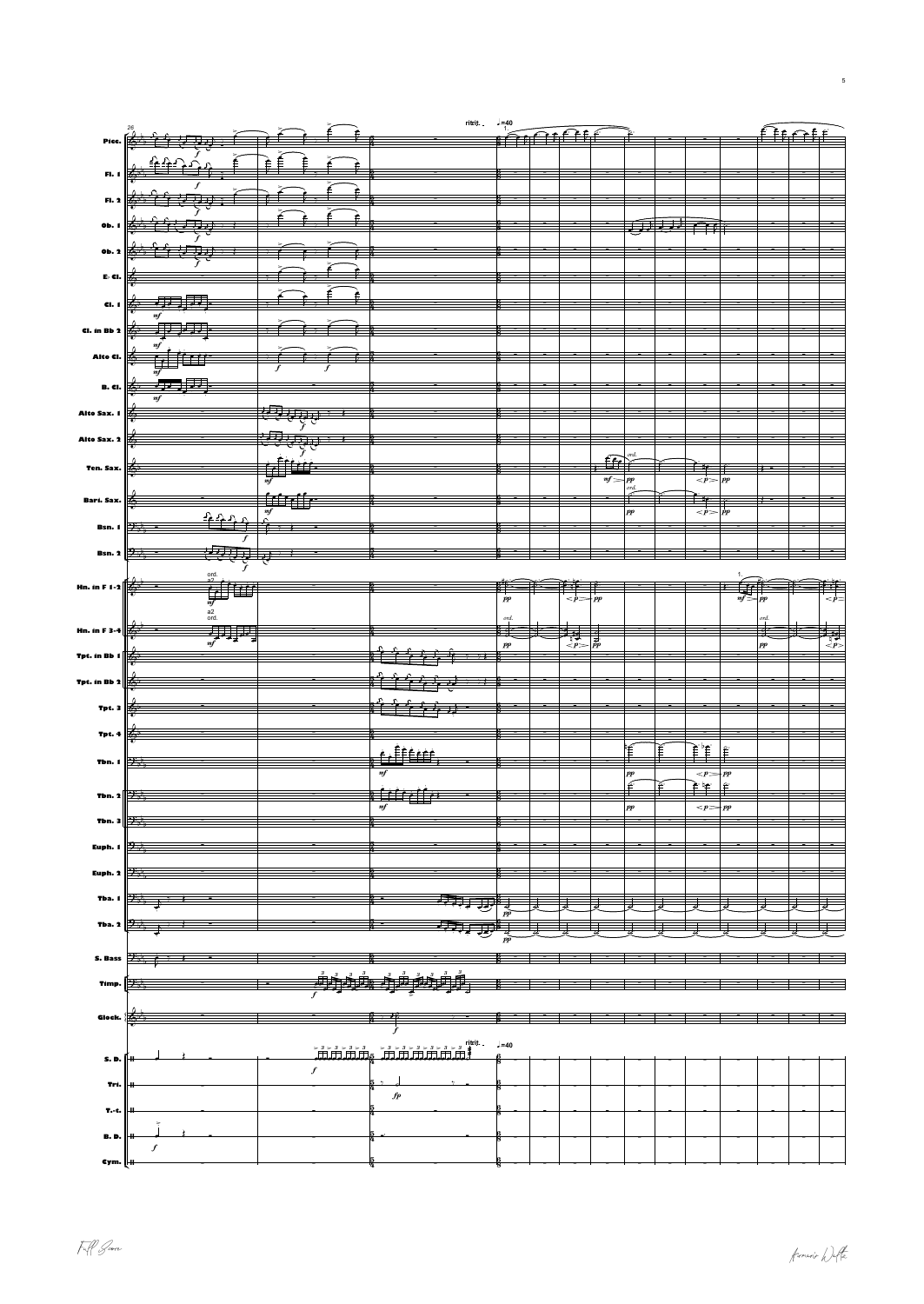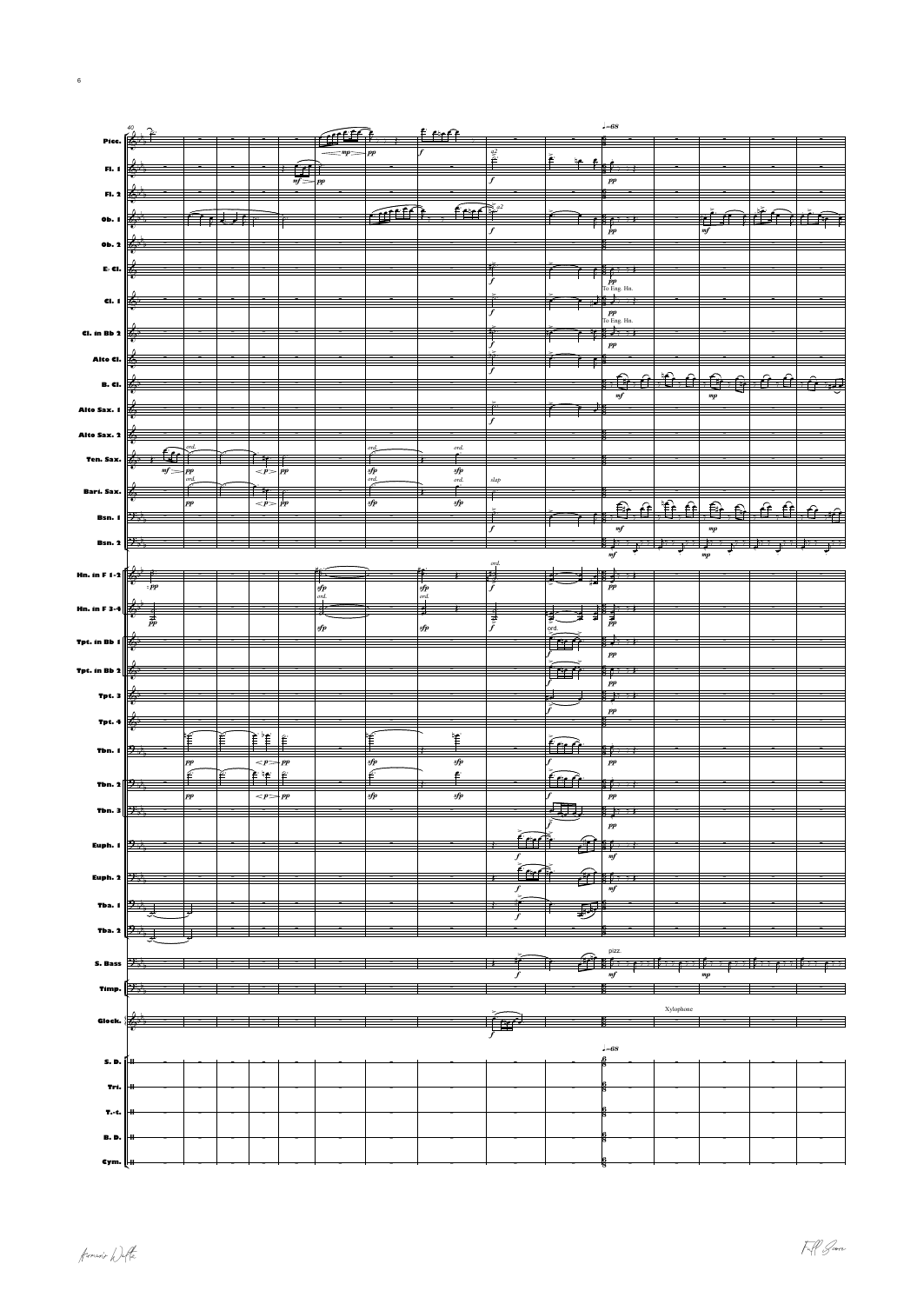| 55<br>ſ6<br>Picc.                 |                                                                                                                                                                                                                                                                                                                                                     |                                           |                                         |                          |                                    |                                                                        |                                                                                                                                           |                               |
|-----------------------------------|-----------------------------------------------------------------------------------------------------------------------------------------------------------------------------------------------------------------------------------------------------------------------------------------------------------------------------------------------------|-------------------------------------------|-----------------------------------------|--------------------------|------------------------------------|------------------------------------------------------------------------|-------------------------------------------------------------------------------------------------------------------------------------------|-------------------------------|
|                                   |                                                                                                                                                                                                                                                                                                                                                     | Éfri                                      | 笔                                       | ≝Ë                       |                                    |                                                                        |                                                                                                                                           | Ψ                             |
| a.                                |                                                                                                                                                                                                                                                                                                                                                     |                                           |                                         |                          |                                    |                                                                        | ses else este contrôle de la seconda de la la de la contrôle de la la la la la la                                                         |                               |
|                                   |                                                                                                                                                                                                                                                                                                                                                     | $\it mf$                                  |                                         |                          |                                    |                                                                        |                                                                                                                                           |                               |
| FI. 2<br>ta.                      |                                                                                                                                                                                                                                                                                                                                                     |                                           |                                         | $\frac{1}{\sqrt{2}}$     |                                    |                                                                        |                                                                                                                                           |                               |
|                                   |                                                                                                                                                                                                                                                                                                                                                     | 701                                       | <u>zerrit</u> .                         |                          |                                    |                                                                        |                                                                                                                                           |                               |
|                                   |                                                                                                                                                                                                                                                                                                                                                     | $m\mathfrak{p}$                           |                                         |                          | pp                                 |                                                                        |                                                                                                                                           |                               |
| <b>Ob. 2</b><br>r.                |                                                                                                                                                                                                                                                                                                                                                     |                                           |                                         |                          |                                    |                                                                        |                                                                                                                                           |                               |
| E CI.                             |                                                                                                                                                                                                                                                                                                                                                     |                                           |                                         |                          |                                    |                                                                        |                                                                                                                                           |                               |
|                                   |                                                                                                                                                                                                                                                                                                                                                     |                                           |                                         |                          |                                    |                                                                        |                                                                                                                                           |                               |
| CI. 1<br>t.                       |                                                                                                                                                                                                                                                                                                                                                     |                                           |                                         |                          |                                    |                                                                        |                                                                                                                                           |                               |
| Cl. in Bb 2<br>6                  | $\overline{1}$ , $\overline{1}$ , $\overline{1}$ , $\overline{1}$ , $\overline{1}$ , $\overline{1}$ , $\overline{1}$ , $\overline{1}$ , $\overline{1}$ , $\overline{1}$ , $\overline{1}$ , $\overline{1}$ , $\overline{1}$ , $\overline{1}$ , $\overline{1}$ , $\overline{1}$ , $\overline{1}$ , $\overline{1}$ , $\overline{1}$ , $\overline{1}$ , |                                           |                                         |                          |                                    |                                                                        |                                                                                                                                           |                               |
|                                   | mр                                                                                                                                                                                                                                                                                                                                                  |                                           |                                         |                          |                                    |                                                                        |                                                                                                                                           |                               |
| Alto Cl.<br>C.                    |                                                                                                                                                                                                                                                                                                                                                     |                                           |                                         |                          |                                    |                                                                        |                                                                                                                                           |                               |
| <b>B. CI.</b>                     | ₩                                                                                                                                                                                                                                                                                                                                                   |                                           | ⋤ <del>∕</del><br>. . <b>.</b><br>b.    | $\frac{1}{2}$            |                                    |                                                                        |                                                                                                                                           |                               |
| 6                                 |                                                                                                                                                                                                                                                                                                                                                     |                                           |                                         |                          |                                    |                                                                        |                                                                                                                                           | राजनगर न                      |
| Alto Sax. I<br>œ                  |                                                                                                                                                                                                                                                                                                                                                     |                                           |                                         |                          |                                    |                                                                        |                                                                                                                                           |                               |
| Alto Sax. 2                       |                                                                                                                                                                                                                                                                                                                                                     |                                           |                                         |                          |                                    |                                                                        |                                                                                                                                           |                               |
| t.                                |                                                                                                                                                                                                                                                                                                                                                     |                                           |                                         |                          |                                    |                                                                        |                                                                                                                                           |                               |
| Ten. Sax.<br>6                    |                                                                                                                                                                                                                                                                                                                                                     |                                           |                                         |                          |                                    |                                                                        |                                                                                                                                           |                               |
|                                   |                                                                                                                                                                                                                                                                                                                                                     |                                           |                                         |                          |                                    |                                                                        |                                                                                                                                           |                               |
| Bari. Sax.<br>6                   |                                                                                                                                                                                                                                                                                                                                                     |                                           |                                         |                          |                                    |                                                                        |                                                                                                                                           |                               |
| $\Rightarrow$<br>$\hat{P}$<br>9 → | $\mathbf{F}$<br>ଋ                                                                                                                                                                                                                                                                                                                                   | ≐<br>$\overline{\phantom{a}}$             | $\overline{\mathcal{G}}$ , $\mathbb{G}$ | ممكو                     |                                    |                                                                        |                                                                                                                                           | المواصلة                      |
|                                   |                                                                                                                                                                                                                                                                                                                                                     |                                           |                                         |                          |                                    |                                                                        |                                                                                                                                           |                               |
| Bsn. 2<br>ジャ                      |                                                                                                                                                                                                                                                                                                                                                     |                                           |                                         |                          | $\Box$ , $\Box$ , $\Box$           |                                                                        | $\frac{1}{2}$ , and the set of $\frac{1}{2}$ , and the set of $\frac{1}{2}$ , and the set of $\frac{1}{2}$ , and the set of $\frac{1}{2}$ |                               |
|                                   |                                                                                                                                                                                                                                                                                                                                                     |                                           |                                         |                          |                                    |                                                                        |                                                                                                                                           |                               |
| 6<br>Hn. in F $1-2$               |                                                                                                                                                                                                                                                                                                                                                     |                                           |                                         |                          |                                    |                                                                        |                                                                                                                                           |                               |
|                                   |                                                                                                                                                                                                                                                                                                                                                     |                                           |                                         |                          |                                    | $pp -$<br>$\mathbb{F}_p$                                               | $pp-$<br>mp                                                                                                                               | pp-                           |
| <b>Hn.</b> in F 3-4<br>76,        |                                                                                                                                                                                                                                                                                                                                                     |                                           |                                         |                          |                                    | $\overline{\vec{p}}$<br>$\frac{1}{mp}$                                 | $pp = \equiv mp$                                                                                                                          | $pp-$                         |
| 6<br>Tpt. in Bb 1                 |                                                                                                                                                                                                                                                                                                                                                     |                                           | $\overline{\phantom{a}}$                | $\overline{\phantom{a}}$ |                                    |                                                                        |                                                                                                                                           |                               |
|                                   |                                                                                                                                                                                                                                                                                                                                                     |                                           | $\it mp$                                |                          | $_{pp}$                            |                                                                        |                                                                                                                                           | $pp-$                         |
| Tpt. in Bb 2<br>€                 |                                                                                                                                                                                                                                                                                                                                                     |                                           |                                         |                          |                                    |                                                                        |                                                                                                                                           | 雫<br>$\vert_{pp}$             |
| Tpt. 3<br>$\bigoplus$             |                                                                                                                                                                                                                                                                                                                                                     |                                           |                                         |                          |                                    |                                                                        |                                                                                                                                           |                               |
|                                   |                                                                                                                                                                                                                                                                                                                                                     |                                           |                                         |                          |                                    |                                                                        |                                                                                                                                           |                               |
| Tpt. 4<br>t.                      |                                                                                                                                                                                                                                                                                                                                                     |                                           |                                         |                          |                                    |                                                                        |                                                                                                                                           |                               |
| Tbn. I                            |                                                                                                                                                                                                                                                                                                                                                     |                                           |                                         | عَضِ                     |                                    |                                                                        |                                                                                                                                           |                               |
|                                   | $_{\mathfrak{m}p}$                                                                                                                                                                                                                                                                                                                                  |                                           |                                         |                          | $_{pp}$                            |                                                                        |                                                                                                                                           |                               |
| Tbn. 2                            |                                                                                                                                                                                                                                                                                                                                                     |                                           |                                         | <u>e e f</u>             |                                    |                                                                        |                                                                                                                                           |                               |
|                                   | $_{mp}$                                                                                                                                                                                                                                                                                                                                             |                                           |                                         |                          | $_{pp}$                            |                                                                        |                                                                                                                                           |                               |
| Tbn. 3<br>ソー                      |                                                                                                                                                                                                                                                                                                                                                     |                                           |                                         | ₿Ê                       |                                    |                                                                        |                                                                                                                                           |                               |
|                                   | $_{\it mp}$                                                                                                                                                                                                                                                                                                                                         |                                           |                                         |                          | pp                                 |                                                                        |                                                                                                                                           |                               |
| ソー                                |                                                                                                                                                                                                                                                                                                                                                     |                                           |                                         |                          |                                    |                                                                        |                                                                                                                                           |                               |
| Euph. 2                           |                                                                                                                                                                                                                                                                                                                                                     |                                           |                                         |                          |                                    |                                                                        |                                                                                                                                           |                               |
|                                   |                                                                                                                                                                                                                                                                                                                                                     |                                           |                                         |                          |                                    |                                                                        |                                                                                                                                           |                               |
|                                   |                                                                                                                                                                                                                                                                                                                                                     |                                           |                                         |                          | $_{pp}$                            |                                                                        |                                                                                                                                           | بال <del>مرا ما لما ل</del> ه |
| Tba. 2<br>ウマ                      | mр                                                                                                                                                                                                                                                                                                                                                  |                                           |                                         |                          |                                    |                                                                        |                                                                                                                                           | <b>The Lating</b>             |
|                                   |                                                                                                                                                                                                                                                                                                                                                     |                                           |                                         |                          | $p\hspace{-.08em}/\hspace{-.1em}p$ |                                                                        |                                                                                                                                           |                               |
| S. Bass<br>$2 - 5$                |                                                                                                                                                                                                                                                                                                                                                     |                                           |                                         |                          |                                    |                                                                        |                                                                                                                                           |                               |
|                                   |                                                                                                                                                                                                                                                                                                                                                     |                                           |                                         |                          |                                    |                                                                        |                                                                                                                                           |                               |
| ソシナ<br>Timp.<br>$\mathfrak{m}p$   | 7.77.                                                                                                                                                                                                                                                                                                                                               | $\rightarrow$ $\rightarrow$ $\rightarrow$ | $\rightarrow$                           | 7777                     |                                    |                                                                        |                                                                                                                                           |                               |
|                                   |                                                                                                                                                                                                                                                                                                                                                     |                                           |                                         |                          |                                    |                                                                        |                                                                                                                                           |                               |
| xyL<br>(6)                        |                                                                                                                                                                                                                                                                                                                                                     |                                           |                                         |                          |                                    | فالمواجزة والمتعارف والمستعمر والمتعارب والمستعمر والمتعاربان والمحامل |                                                                                                                                           |                               |
|                                   |                                                                                                                                                                                                                                                                                                                                                     |                                           |                                         |                          |                                    |                                                                        |                                                                                                                                           |                               |
| S. D.  <br>-#                     |                                                                                                                                                                                                                                                                                                                                                     |                                           |                                         |                          |                                    |                                                                        |                                                                                                                                           |                               |
|                                   |                                                                                                                                                                                                                                                                                                                                                     |                                           |                                         |                          |                                    |                                                                        |                                                                                                                                           |                               |
| Tri.<br>++                        |                                                                                                                                                                                                                                                                                                                                                     |                                           |                                         |                          |                                    |                                                                        |                                                                                                                                           |                               |
|                                   |                                                                                                                                                                                                                                                                                                                                                     |                                           |                                         |                          |                                    |                                                                        |                                                                                                                                           |                               |
| $T - t$ .<br>*                    |                                                                                                                                                                                                                                                                                                                                                     |                                           |                                         |                          |                                    |                                                                        |                                                                                                                                           |                               |
| <b>B. D.</b>                      |                                                                                                                                                                                                                                                                                                                                                     |                                           |                                         |                          |                                    |                                                                        |                                                                                                                                           |                               |
|                                   |                                                                                                                                                                                                                                                                                                                                                     |                                           |                                         |                          | To S. Cym.                         |                                                                        |                                                                                                                                           |                               |
| Cym. Į⊕                           | Clash Cymbals                                                                                                                                                                                                                                                                                                                                       |                                           |                                         |                          |                                    |                                                                        |                                                                                                                                           |                               |
|                                   |                                                                                                                                                                                                                                                                                                                                                     |                                           |                                         |                          |                                    |                                                                        |                                                                                                                                           |                               |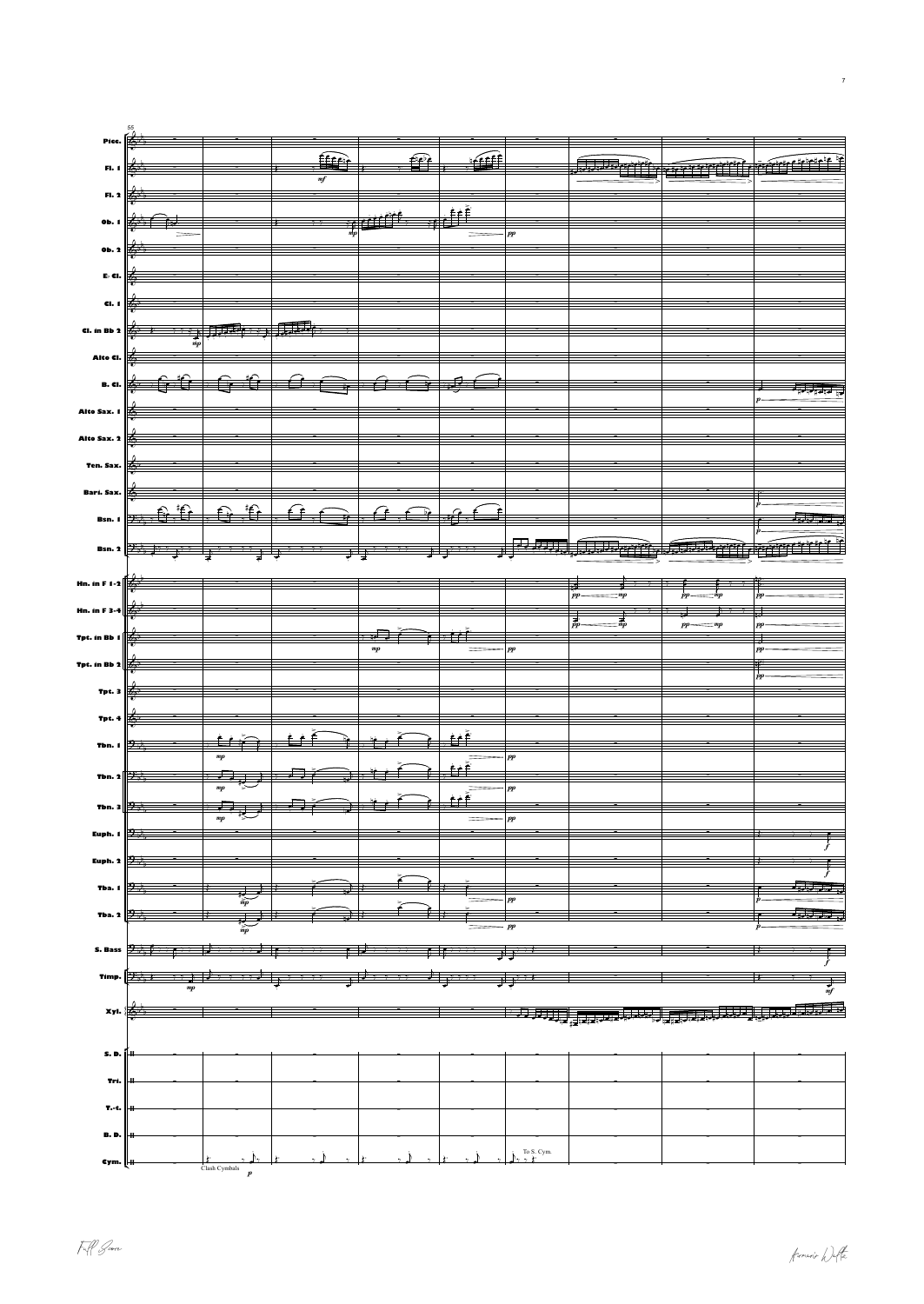| Picc.                                       | $65 +$                                                                                                                           |                    | $\pm$ are<br>6111                            |                                                                       |    | _हु तुर                                                                                      |                                                                                                                                                                                                                                                                                                                                                                                      | $\rightarrow$ , $\rightarrow$ , $\rightarrow$ , $\rightarrow$ , $\rightarrow$ , $\rightarrow$ , $\rightarrow$ , $\rightarrow$ , $\rightarrow$ , $\rightarrow$ , $\rightarrow$ , $\rightarrow$ , $\rightarrow$ , $\rightarrow$ , $\rightarrow$ , $\rightarrow$ , $\rightarrow$ , $\rightarrow$ , $\rightarrow$ , $\rightarrow$ , $\rightarrow$ , $\rightarrow$ , $\rightarrow$ , $\rightarrow$ , $\rightarrow$ , $\rightarrow$ , $\rightarrow$ , $\rightarrow$ , $\rightarrow$ , $\rightarrow$ , $\rightarrow$ , $\rightarrow$ |                   |                                                                                                                                                                                                                                            | ≇<br>Ê                                                                                                                                        |                      |                   |    |  |
|---------------------------------------------|----------------------------------------------------------------------------------------------------------------------------------|--------------------|----------------------------------------------|-----------------------------------------------------------------------|----|----------------------------------------------------------------------------------------------|--------------------------------------------------------------------------------------------------------------------------------------------------------------------------------------------------------------------------------------------------------------------------------------------------------------------------------------------------------------------------------------|-------------------------------------------------------------------------------------------------------------------------------------------------------------------------------------------------------------------------------------------------------------------------------------------------------------------------------------------------------------------------------------------------------------------------------------------------------------------------------------------------------------------------------|-------------------|--------------------------------------------------------------------------------------------------------------------------------------------------------------------------------------------------------------------------------------------|-----------------------------------------------------------------------------------------------------------------------------------------------|----------------------|-------------------|----|--|
|                                             |                                                                                                                                  | <u>اسم ام طبيع</u> |                                              |                                                                       |    |                                                                                              |                                                                                                                                                                                                                                                                                                                                                                                      |                                                                                                                                                                                                                                                                                                                                                                                                                                                                                                                               |                   |                                                                                                                                                                                                                                            |                                                                                                                                               |                      |                   |    |  |
| FI. 1                                       |                                                                                                                                  |                    |                                              | $\sim$                                                                | 二年 | -6 tot<br>$\Rightarrow$                                                                      | pp                                                                                                                                                                                                                                                                                                                                                                                   |                                                                                                                                                                                                                                                                                                                                                                                                                                                                                                                               |                   |                                                                                                                                                                                                                                            |                                                                                                                                               | <u>refere</u><br>m f |                   |    |  |
| <b>FI. 2</b>                                |                                                                                                                                  |                    |                                              |                                                                       |    |                                                                                              |                                                                                                                                                                                                                                                                                                                                                                                      |                                                                                                                                                                                                                                                                                                                                                                                                                                                                                                                               |                   | ₽.                                                                                                                                                                                                                                         | 隼<br>$\epsilon$                                                                                                                               |                      |                   |    |  |
| <b>Ob.</b> 1                                |                                                                                                                                  |                    |                                              |                                                                       |    |                                                                                              |                                                                                                                                                                                                                                                                                                                                                                                      |                                                                                                                                                                                                                                                                                                                                                                                                                                                                                                                               |                   |                                                                                                                                                                                                                                            | 恈                                                                                                                                             |                      |                   |    |  |
| <b>Ob. 2</b>                                |                                                                                                                                  |                    |                                              |                                                                       |    |                                                                                              |                                                                                                                                                                                                                                                                                                                                                                                      |                                                                                                                                                                                                                                                                                                                                                                                                                                                                                                                               |                   |                                                                                                                                                                                                                                            |                                                                                                                                               |                      |                   |    |  |
|                                             |                                                                                                                                  |                    |                                              |                                                                       |    |                                                                                              |                                                                                                                                                                                                                                                                                                                                                                                      |                                                                                                                                                                                                                                                                                                                                                                                                                                                                                                                               |                   |                                                                                                                                                                                                                                            |                                                                                                                                               |                      |                   |    |  |
| E CI.                                       |                                                                                                                                  |                    |                                              |                                                                       |    | <u>िक</u>                                                                                    | لىن ب                                                                                                                                                                                                                                                                                                                                                                                |                                                                                                                                                                                                                                                                                                                                                                                                                                                                                                                               |                   |                                                                                                                                                                                                                                            |                                                                                                                                               |                      |                   |    |  |
| <b>CI.</b> 1                                |                                                                                                                                  |                    |                                              |                                                                       |    | D he−                                                                                        | $\overline{1}$ $\overline{4}$ $\overline{4}$ $\overline{6}$ $\overline{6}$ $\overline{6}$ $\overline{6}$ $\overline{6}$ $\overline{6}$ $\overline{6}$ $\overline{6}$ $\overline{6}$ $\overline{6}$ $\overline{6}$ $\overline{6}$ $\overline{6}$ $\overline{6}$ $\overline{6}$ $\overline{6}$ $\overline{6}$ $\overline{6}$ $\overline{6}$ $\overline{6}$ $\overline{6}$ $\overline{$ | - 1                                                                                                                                                                                                                                                                                                                                                                                                                                                                                                                           |                   |                                                                                                                                                                                                                                            |                                                                                                                                               |                      |                   |    |  |
| Cl. in Bb 2                                 | to,                                                                                                                              |                    |                                              |                                                                       |    |                                                                                              | 尋                                                                                                                                                                                                                                                                                                                                                                                    |                                                                                                                                                                                                                                                                                                                                                                                                                                                                                                                               |                   |                                                                                                                                                                                                                                            |                                                                                                                                               |                      |                   | mp |  |
| Alto Cl.                                    | 侮                                                                                                                                |                    |                                              |                                                                       |    |                                                                                              | 螶                                                                                                                                                                                                                                                                                                                                                                                    | म्र                                                                                                                                                                                                                                                                                                                                                                                                                                                                                                                           |                   |                                                                                                                                                                                                                                            |                                                                                                                                               |                      |                   |    |  |
| <b>B. CI.</b>                               | $\bigcirc$                                                                                                                       |                    |                                              |                                                                       |    |                                                                                              | $\gamma$ $\gamma$ $\rightarrow$                                                                                                                                                                                                                                                                                                                                                      | $\rightarrow$ $\rightarrow$ $\rightarrow$ $\rightarrow$                                                                                                                                                                                                                                                                                                                                                                                                                                                                       |                   |                                                                                                                                                                                                                                            | $\overline{1}$ , and the $\overline{1}$                                                                                                       |                      |                   |    |  |
|                                             |                                                                                                                                  |                    |                                              |                                                                       |    |                                                                                              |                                                                                                                                                                                                                                                                                                                                                                                      |                                                                                                                                                                                                                                                                                                                                                                                                                                                                                                                               |                   | $\frac{1}{2}$ , $\frac{1}{2}$ , $\frac{1}{2}$ , $\frac{1}{2}$ , $\frac{1}{2}$ , $\frac{1}{2}$ , $\frac{1}{2}$                                                                                                                              |                                                                                                                                               |                      |                   |    |  |
| Alto Sax. 1                                 |                                                                                                                                  |                    |                                              |                                                                       |    | कम                                                                                           |                                                                                                                                                                                                                                                                                                                                                                                      | $\overline{\phantom{a}}$                                                                                                                                                                                                                                                                                                                                                                                                                                                                                                      |                   |                                                                                                                                                                                                                                            |                                                                                                                                               |                      |                   |    |  |
| Alto Sax. 2                                 | 65                                                                                                                               |                    |                                              |                                                                       |    | ťт.                                                                                          | 最                                                                                                                                                                                                                                                                                                                                                                                    | <del>- -</del>                                                                                                                                                                                                                                                                                                                                                                                                                                                                                                                |                   |                                                                                                                                                                                                                                            |                                                                                                                                               |                      |                   |    |  |
| Ten. Sax.                                   | 6.                                                                                                                               |                    |                                              |                                                                       |    | $\mathfrak{g}_{\mathfrak{p}}$ is a set of $\mathfrak{p}$                                     |                                                                                                                                                                                                                                                                                                                                                                                      | $\rightarrow$ De $_5$ $\prime$ Cf is                                                                                                                                                                                                                                                                                                                                                                                                                                                                                          |                   |                                                                                                                                                                                                                                            |                                                                                                                                               |                      |                   |    |  |
| Bari. Sax.                                  | ⊕                                                                                                                                |                    |                                              |                                                                       |    |                                                                                              | 示声                                                                                                                                                                                                                                                                                                                                                                                   |                                                                                                                                                                                                                                                                                                                                                                                                                                                                                                                               |                   |                                                                                                                                                                                                                                            |                                                                                                                                               |                      |                   |    |  |
| <b>Bsn.</b> 1 $\frac{1}{2}$                 | $\lambda$ $\rightarrow$ $\rightarrow$ $\rightarrow$ $\rightarrow$                                                                |                    |                                              | $\overline{\Lambda}$ $\rightarrow$ $\overline{\phantom{a}}$           |    | ) $\epsilon$ , , , , , , ,                                                                   | $\sqrt{7}$                                                                                                                                                                                                                                                                                                                                                                           | $\overline{N^{2/2}}$                                                                                                                                                                                                                                                                                                                                                                                                                                                                                                          |                   |                                                                                                                                                                                                                                            |                                                                                                                                               |                      |                   |    |  |
|                                             |                                                                                                                                  |                    |                                              |                                                                       |    |                                                                                              |                                                                                                                                                                                                                                                                                                                                                                                      |                                                                                                                                                                                                                                                                                                                                                                                                                                                                                                                               |                   | $_{mp}$ .                                                                                                                                                                                                                                  | posobolo de ciete                                                                                                                             |                      | $_{pp}$           |    |  |
| <b>Bsn.</b> 2 $\frac{1}{2}$ , $\frac{1}{2}$ | 77k                                                                                                                              |                    |                                              |                                                                       |    | نوال لي <sup>ست</sup>                                                                        |                                                                                                                                                                                                                                                                                                                                                                                      | $\sqrt{7}$                                                                                                                                                                                                                                                                                                                                                                                                                                                                                                                    |                   | <i><u> Jacques et eterne les testes de la finitation de la finitation de la finitation de la finitation de la finitation de la finitation de la finitation de la finitation de la finitation de la finitation de la finitation de </u></i> |                                                                                                                                               |                      | $_{pp}$           |    |  |
|                                             | Hn. in F 1-2 $\left[\overline{\left(\frac{1}{2}\right)^2}$ $\rightarrow$ $\frac{1}{2}$ $\frac{1}{2}$ $\rightarrow$ $\frac{1}{2}$ |                    |                                              |                                                                       |    | $7 - 1$<br>ا ہے۔                                                                             |                                                                                                                                                                                                                                                                                                                                                                                      | $\rightarrow$ 1                                                                                                                                                                                                                                                                                                                                                                                                                                                                                                               |                   |                                                                                                                                                                                                                                            |                                                                                                                                               |                      |                   |    |  |
| Hn. in F 3-4 $\frac{1}{\sqrt{2}}$           | mf                                                                                                                               |                    |                                              |                                                                       |    |                                                                                              |                                                                                                                                                                                                                                                                                                                                                                                      |                                                                                                                                                                                                                                                                                                                                                                                                                                                                                                                               |                   |                                                                                                                                                                                                                                            |                                                                                                                                               |                      |                   |    |  |
|                                             | m f                                                                                                                              |                    |                                              |                                                                       |    |                                                                                              |                                                                                                                                                                                                                                                                                                                                                                                      |                                                                                                                                                                                                                                                                                                                                                                                                                                                                                                                               |                   |                                                                                                                                                                                                                                            |                                                                                                                                               |                      |                   |    |  |
| Tpt. in Bb 1                                | -46<br>$\it mf$                                                                                                                  |                    |                                              |                                                                       |    |                                                                                              |                                                                                                                                                                                                                                                                                                                                                                                      |                                                                                                                                                                                                                                                                                                                                                                                                                                                                                                                               |                   |                                                                                                                                                                                                                                            |                                                                                                                                               |                      |                   |    |  |
| Tpt. in Bb 2                                | ∲<br>$\it mf$                                                                                                                    |                    |                                              |                                                                       |    |                                                                                              |                                                                                                                                                                                                                                                                                                                                                                                      |                                                                                                                                                                                                                                                                                                                                                                                                                                                                                                                               |                   |                                                                                                                                                                                                                                            |                                                                                                                                               |                      |                   |    |  |
| Tpt. $3 \left  \frac{\sqrt{3}}{3} \right $  |                                                                                                                                  |                    |                                              |                                                                       |    |                                                                                              |                                                                                                                                                                                                                                                                                                                                                                                      |                                                                                                                                                                                                                                                                                                                                                                                                                                                                                                                               |                   |                                                                                                                                                                                                                                            |                                                                                                                                               |                      |                   |    |  |
| Tpt. 4                                      | 6                                                                                                                                |                    |                                              |                                                                       |    |                                                                                              |                                                                                                                                                                                                                                                                                                                                                                                      |                                                                                                                                                                                                                                                                                                                                                                                                                                                                                                                               |                   |                                                                                                                                                                                                                                            |                                                                                                                                               |                      |                   |    |  |
| Tbn. I                                      |                                                                                                                                  |                    |                                              |                                                                       |    |                                                                                              |                                                                                                                                                                                                                                                                                                                                                                                      |                                                                                                                                                                                                                                                                                                                                                                                                                                                                                                                               |                   |                                                                                                                                                                                                                                            |                                                                                                                                               |                      |                   |    |  |
| <b>Tbn. 2</b>                               |                                                                                                                                  |                    |                                              |                                                                       |    |                                                                                              |                                                                                                                                                                                                                                                                                                                                                                                      |                                                                                                                                                                                                                                                                                                                                                                                                                                                                                                                               |                   |                                                                                                                                                                                                                                            |                                                                                                                                               |                      |                   |    |  |
| Tbn. 3 $2\pm$                               |                                                                                                                                  |                    |                                              |                                                                       |    |                                                                                              |                                                                                                                                                                                                                                                                                                                                                                                      |                                                                                                                                                                                                                                                                                                                                                                                                                                                                                                                               |                   |                                                                                                                                                                                                                                            |                                                                                                                                               |                      |                   |    |  |
|                                             |                                                                                                                                  |                    | $\overline{1}$ $\overline{1}$ $\overline{2}$ | $\lambda + \gamma$                                                    |    | لولوا والمؤنزع                                                                               |                                                                                                                                                                                                                                                                                                                                                                                      |                                                                                                                                                                                                                                                                                                                                                                                                                                                                                                                               | arco              |                                                                                                                                                                                                                                            |                                                                                                                                               |                      |                   |    |  |
| Euph. I                                     | 23.37.87                                                                                                                         |                    |                                              |                                                                       |    |                                                                                              |                                                                                                                                                                                                                                                                                                                                                                                      |                                                                                                                                                                                                                                                                                                                                                                                                                                                                                                                               | arco              |                                                                                                                                                                                                                                            |                                                                                                                                               |                      | $_{pp}$           |    |  |
| Euph. 2                                     | $\mathcal{F}_{\mathcal{V}}$ , $\mathcal{V}$ , $\mathcal{V}$                                                                      |                    | $\frac{1}{2}$ $\sqrt{27}$                    | $\rightarrow$ $\rightarrow$ $\rightarrow$ $\rightarrow$ $\rightarrow$ |    | $6.7.7$ keep a at                                                                            | Ť                                                                                                                                                                                                                                                                                                                                                                                    |                                                                                                                                                                                                                                                                                                                                                                                                                                                                                                                               |                   |                                                                                                                                                                                                                                            |                                                                                                                                               |                      | $\boldsymbol{pp}$ |    |  |
| Tba. I                                      | $\mathcal{P}_{\mathbb{P}_2}$ ): $\mathcal{P}_{\mathbb{P}_2}$ ;                                                                   |                    | $\gamma$ $\rightarrow$ $\gamma$              | $\gamma$ $\gamma$ $\gamma$ $\gamma$ $\gamma$ $\gamma$                 |    |                                                                                              | $\frac{1}{2}$                                                                                                                                                                                                                                                                                                                                                                        | $\frac{1}{2}$                                                                                                                                                                                                                                                                                                                                                                                                                                                                                                                 |                   | mp                                                                                                                                                                                                                                         | فالمنافذ فالمرددر                                                                                                                             |                      | $\boldsymbol{pp}$ |    |  |
|                                             | Tba. 2 $\frac{1}{2}$ , $\frac{1}{2}$ , $\frac{1}{2}$                                                                             |                    | $\mathbb{Z}$ ) $\mathbb{Z}$                  | $\gamma$ h $\gamma$                                                   |    |                                                                                              | $\frac{1}{2}$                                                                                                                                                                                                                                                                                                                                                                        | $x^2 +$                                                                                                                                                                                                                                                                                                                                                                                                                                                                                                                       |                   | mp                                                                                                                                                                                                                                         | $\frac{1}{2}$ , and the line of the line $\frac{1}{2}$                                                                                        |                      | $\boldsymbol{pp}$ |    |  |
|                                             | S. Bass $\overrightarrow{\mathcal{Y}}$ $\overrightarrow{y}$ $\overrightarrow{y}$ $\overrightarrow{y}$ $\overrightarrow{y}$       |                    | י יש יין יין יין <u>י</u>                    |                                                                       |    | $\left[\left[\left(1-\frac{1}{2}\right)\left(\frac{1}{2}\right)\right]\right]_{\frac{1}{2}}$ | $\rightarrow$                                                                                                                                                                                                                                                                                                                                                                        |                                                                                                                                                                                                                                                                                                                                                                                                                                                                                                                               |                   |                                                                                                                                                                                                                                            | $\frac{1}{\sqrt{2}}$ and the state of $\frac{1}{2}$ and $\frac{1}{2}$ and $\frac{1}{2}$ and $\frac{1}{2}$ and $\frac{1}{2}$ and $\frac{1}{2}$ |                      |                   |    |  |
|                                             |                                                                                                                                  |                    | $\rightarrow$ 7                              |                                                                       |    |                                                                                              |                                                                                                                                                                                                                                                                                                                                                                                      |                                                                                                                                                                                                                                                                                                                                                                                                                                                                                                                               |                   |                                                                                                                                                                                                                                            |                                                                                                                                               |                      | $_{\it pp}$       |    |  |
| Timp. $\left \frac{1}{2^{n+1}}\right $      |                                                                                                                                  |                    |                                              |                                                                       |    | 2011 <u>01</u>                                                                               | $\!$ To Glock. $\!$ To Tam-tam                                                                                                                                                                                                                                                                                                                                                       |                                                                                                                                                                                                                                                                                                                                                                                                                                                                                                                               |                   |                                                                                                                                                                                                                                            |                                                                                                                                               |                      |                   |    |  |
|                                             | Xyl.                                                                                                                             |                    |                                              |                                                                       | ┯  | 五声                                                                                           |                                                                                                                                                                                                                                                                                                                                                                                      |                                                                                                                                                                                                                                                                                                                                                                                                                                                                                                                               |                   |                                                                                                                                                                                                                                            |                                                                                                                                               |                      |                   |    |  |
|                                             |                                                                                                                                  |                    |                                              |                                                                       |    |                                                                                              |                                                                                                                                                                                                                                                                                                                                                                                      |                                                                                                                                                                                                                                                                                                                                                                                                                                                                                                                               |                   |                                                                                                                                                                                                                                            |                                                                                                                                               |                      |                   |    |  |
| S. D.                                       | ⊩                                                                                                                                |                    |                                              |                                                                       |    |                                                                                              |                                                                                                                                                                                                                                                                                                                                                                                      |                                                                                                                                                                                                                                                                                                                                                                                                                                                                                                                               |                   |                                                                                                                                                                                                                                            |                                                                                                                                               |                      |                   |    |  |
| Tri.                                        |                                                                                                                                  |                    |                                              |                                                                       |    |                                                                                              |                                                                                                                                                                                                                                                                                                                                                                                      |                                                                                                                                                                                                                                                                                                                                                                                                                                                                                                                               |                   |                                                                                                                                                                                                                                            |                                                                                                                                               |                      |                   |    |  |
| $T - t$ .                                   |                                                                                                                                  |                    |                                              |                                                                       |    |                                                                                              |                                                                                                                                                                                                                                                                                                                                                                                      |                                                                                                                                                                                                                                                                                                                                                                                                                                                                                                                               |                   |                                                                                                                                                                                                                                            |                                                                                                                                               |                      |                   |    |  |
| <b>B. D.</b>                                |                                                                                                                                  |                    |                                              |                                                                       |    |                                                                                              |                                                                                                                                                                                                                                                                                                                                                                                      |                                                                                                                                                                                                                                                                                                                                                                                                                                                                                                                               |                   |                                                                                                                                                                                                                                            |                                                                                                                                               |                      |                   |    |  |
|                                             |                                                                                                                                  |                    |                                              |                                                                       |    |                                                                                              |                                                                                                                                                                                                                                                                                                                                                                                      |                                                                                                                                                                                                                                                                                                                                                                                                                                                                                                                               |                   |                                                                                                                                                                                                                                            |                                                                                                                                               |                      |                   |    |  |
|                                             |                                                                                                                                  |                    |                                              |                                                                       |    |                                                                                              |                                                                                                                                                                                                                                                                                                                                                                                      |                                                                                                                                                                                                                                                                                                                                                                                                                                                                                                                               | Suspended Cymbals |                                                                                                                                                                                                                                            | $\frac{\ }{f}$<br>$p-$                                                                                                                        |                      |                   |    |  |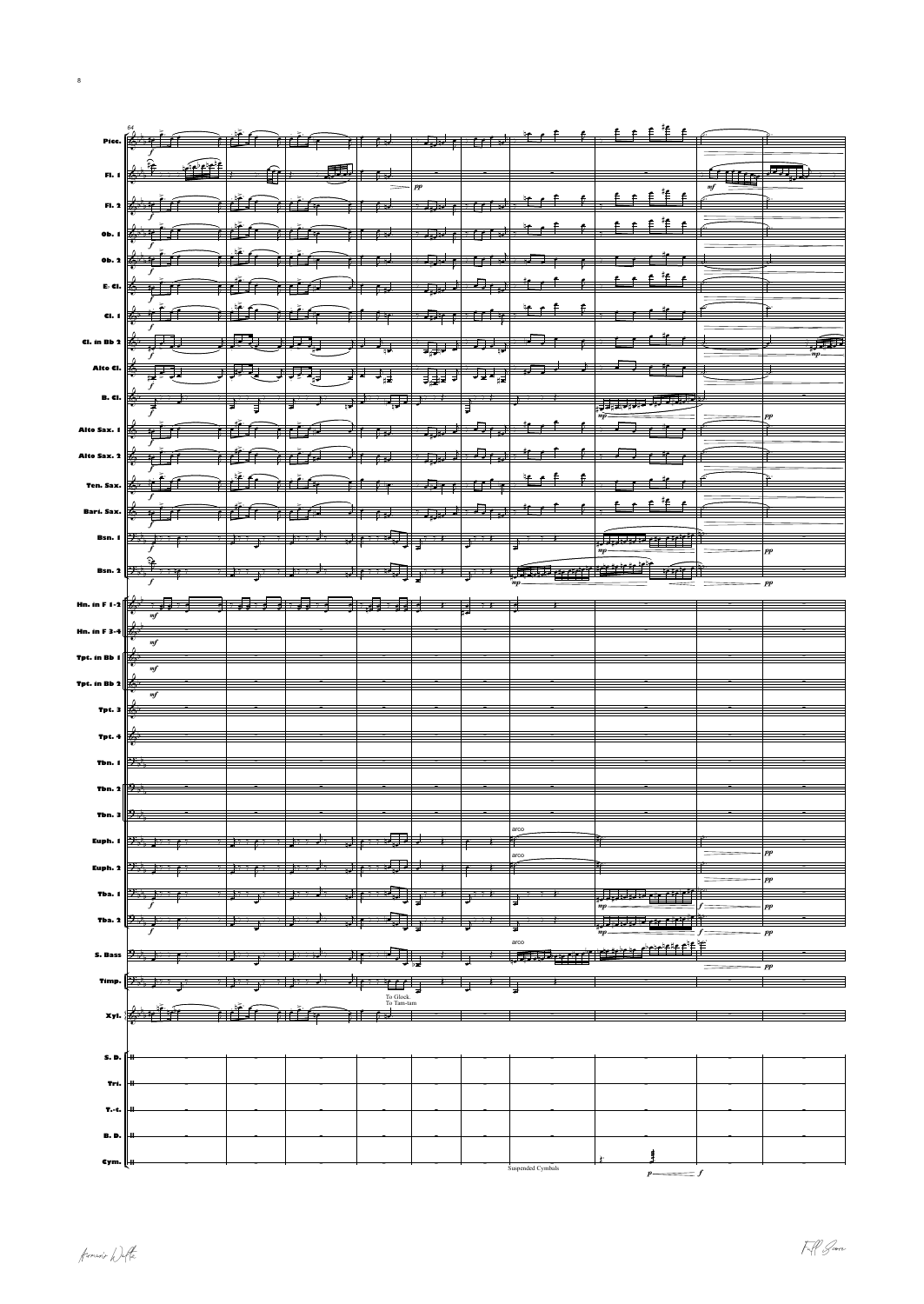|                                      | 74                                       | rit.                                           |                                         | $=70$                              |                          |                                                                 |                   |                           |                                                               |  |
|--------------------------------------|------------------------------------------|------------------------------------------------|-----------------------------------------|------------------------------------|--------------------------|-----------------------------------------------------------------|-------------------|---------------------------|---------------------------------------------------------------|--|
| Picc.                                | $\mathbb{Z}$                             |                                                | <u>e de la provincia de la la la la</u> |                                    |                          |                                                                 |                   |                           |                                                               |  |
|                                      |                                          | $p=$                                           |                                         | $_{pp}$                            |                          |                                                                 |                   |                           |                                                               |  |
|                                      |                                          |                                                | <u>eteere retreferer retre</u>          | È                                  |                          |                                                                 |                   |                           |                                                               |  |
| <b>FI.1</b>                          | $\sigma$ <sup>25</sup>                   | ∹                                              |                                         |                                    |                          |                                                                 |                   |                           |                                                               |  |
|                                      |                                          | $p_{-}$                                        |                                         | $_{pp}$                            |                          |                                                                 |                   |                           |                                                               |  |
| <b>FI. 2</b>                         | $\mathbb{Q}^{\mathfrak{p}}$              |                                                | the secretary care category             | è                                  |                          |                                                                 |                   |                           |                                                               |  |
|                                      |                                          |                                                | Humming                                 | $p\hspace{-0.5mm}/\hspace{0.2mm}p$ |                          |                                                                 |                   |                           |                                                               |  |
| <b>Ob.</b> 1                         | $\left(\gamma\right)$                    | $\overline{y}$                                 |                                         |                                    |                          |                                                                 |                   |                           |                                                               |  |
|                                      | $p=$                                     | $\frac{1}{2}$ , and the state of $\frac{1}{2}$ | ₹                                       |                                    |                          |                                                                 |                   |                           |                                                               |  |
|                                      | $\overline{(\overline{a})}$              |                                                | Humming                                 |                                    |                          |                                                                 |                   |                           |                                                               |  |
| <b>Ob. 2</b>                         |                                          |                                                | — <del>⊒}</del><br>Humming              |                                    |                          |                                                                 |                   |                           |                                                               |  |
|                                      |                                          |                                                |                                         |                                    |                          |                                                                 |                   |                           | play<br>•<br>$\epsilon$                                       |  |
| E, CI.                               | te,                                      |                                                | ₹                                       | ᆗ.                                 | ≢ाऊ                      |                                                                 |                   |                           |                                                               |  |
|                                      |                                          |                                                | Humming                                 |                                    |                          |                                                                 |                   |                           | $\frac{mp}{p\vert\text{day}}$                                 |  |
| CI. 1                                | €5                                       |                                                |                                         |                                    |                          |                                                                 |                   |                           |                                                               |  |
|                                      |                                          |                                                | ₹                                       |                                    |                          |                                                                 |                   |                           | $mp_1$<br>play                                                |  |
| Cl. in Bb 2                          | فتلمهم المراملين<br>কে                   |                                                | Humming                                 |                                    |                          | ▰                                                               |                   |                           |                                                               |  |
|                                      |                                          |                                                | 孛                                       |                                    |                          |                                                                 |                   |                           | mp                                                            |  |
|                                      |                                          |                                                | Humming                                 |                                    | ∙                        |                                                                 |                   |                           | play                                                          |  |
| Alto Cl.                             | 6                                        |                                                |                                         |                                    |                          |                                                                 |                   |                           | ▾                                                             |  |
|                                      |                                          |                                                | Humming                                 |                                    |                          |                                                                 |                   |                           | $mp =$ play                                                   |  |
| <b>B. CI.</b>                        | 奄                                        |                                                |                                         |                                    |                          |                                                                 |                   |                           |                                                               |  |
|                                      |                                          |                                                |                                         |                                    |                          |                                                                 |                   |                           | ⋥⋥⋥⋥<br>$mp^-$                                                |  |
|                                      |                                          |                                                | Humming                                 |                                    |                          |                                                                 |                   |                           | play                                                          |  |
| Alto Sax. I                          | to,                                      |                                                |                                         |                                    |                          |                                                                 |                   |                           | ſſ                                                            |  |
|                                      |                                          |                                                | Humming                                 |                                    |                          |                                                                 |                   |                           | mp<br>play                                                    |  |
| Alto Sax. 2                          | t.                                       |                                                |                                         |                                    |                          |                                                                 |                   |                           | !म्,                                                          |  |
|                                      |                                          |                                                |                                         |                                    |                          |                                                                 |                   |                           | $\frac{mp}{p}$                                                |  |
|                                      |                                          |                                                | Humming                                 |                                    |                          |                                                                 |                   |                           |                                                               |  |
| Ten. Sax.                            | $\mathbb{C}^{\mathbb{R}}$                |                                                | Humming                                 |                                    | ₽<br>₽.                  | ₤<br>⊫                                                          | ≜                 |                           | $mp_$                                                         |  |
| Bari. Sax.                           | l⊕                                       |                                                | ≢                                       |                                    |                          |                                                                 |                   |                           |                                                               |  |
|                                      | $\cal PP$                                |                                                | Humming                                 |                                    | р.                       | $\frac{1}{\sqrt{2}}$<br>$f \dot{f}$                             |                   |                           |                                                               |  |
| Bsn. I                               | $\mathcal{P}_{\mathcal{F}_{\mathbf{r}}}$ |                                                | Humming                                 |                                    |                          |                                                                 | $F =$             |                           |                                                               |  |
| <b>Bsn.</b> 2 $\boxed{2\frac{1}{2}}$ |                                          |                                                |                                         |                                    | $\rho$ .                 | f                                                               |                   |                           |                                                               |  |
|                                      |                                          |                                                | Humming                                 |                                    |                          |                                                                 |                   |                           | con sord.<br>play                                             |  |
| Hn. in F $1-2$                       | 16                                       |                                                | $\rightarrow$ $^2$                      |                                    | $\overline{\phantom{a}}$ | $\bullet$ $\mid$ $e$ $\mid$ $\mid$ $\mid$ $\mid$ $\circ$ $\mid$ |                   |                           | ł.<br>$\overline{\phantom{a}}$                                |  |
|                                      |                                          |                                                |                                         |                                    |                          |                                                                 |                   |                           | $_{mp}$<br>play                                               |  |
|                                      |                                          |                                                | Humming                                 |                                    |                          |                                                                 |                   |                           | con sord.                                                     |  |
| Hn. in F 3-4 $\frac{2}{\sqrt{2}}$    |                                          |                                                |                                         |                                    | ⊣                        | $\bullet$ $\circ$ $\bullet$ $\circ$                             |                   |                           |                                                               |  |
|                                      |                                          |                                                |                                         |                                    |                          |                                                                 |                   |                           |                                                               |  |
|                                      |                                          |                                                |                                         |                                    |                          |                                                                 |                   |                           | 覲<br>₹                                                        |  |
|                                      |                                          |                                                |                                         |                                    |                          |                                                                 | play<br>con sord. |                           | $\begin{array}{c} mp \\ \text{play} \end{array}$<br>con sord. |  |
| Tpt. in Bb 1                         | 75                                       |                                                |                                         |                                    |                          |                                                                 | ÷                 |                           | ≁<br>75                                                       |  |
|                                      |                                          |                                                | Humming                                 |                                    |                          |                                                                 | mp                |                           | $mp =$<br>play<br>con sord.                                   |  |
| Tpt. in Bb 2                         | ∞                                        |                                                |                                         |                                    |                          | ╼                                                               |                   |                           | ╱<br>ं नगर                                                    |  |
|                                      |                                          |                                                | ₹<br>Humming                            |                                    |                          |                                                                 |                   |                           | =<br>$mp_$<br>play<br>con sord.                               |  |
| Tpt. 3                               | t.                                       |                                                | ⊀                                       |                                    |                          |                                                                 |                   |                           | لەلمەس                                                        |  |
|                                      |                                          |                                                | ₹<br>Humming                            |                                    |                          |                                                                 |                   |                           | $mp =$<br>play<br>con sord.                                   |  |
| Tpt. 4                               |                                          |                                                | $\overline{\phantom{0}}$                |                                    |                          |                                                                 |                   |                           | $\overline{\phantom{a}}$<br>لەل مە                            |  |
|                                      |                                          |                                                | ₹                                       |                                    |                          |                                                                 |                   | con sord.                 | $mp$ :                                                        |  |
| Tbn. I                               | ナマ                                       |                                                |                                         |                                    |                          |                                                                 |                   | $E_{\text{play}}$         |                                                               |  |
|                                      |                                          |                                                |                                         |                                    |                          |                                                                 |                   | $mp =$<br>. p             |                                                               |  |
|                                      |                                          |                                                |                                         |                                    |                          |                                                                 |                   | con sord.<br>$\n  play\n$ |                                                               |  |
| <b>Tbn. 2</b>                        | ジナ                                       |                                                |                                         |                                    |                          |                                                                 |                   |                           |                                                               |  |
|                                      |                                          |                                                |                                         |                                    |                          |                                                                 |                   | $mp =$<br>- p<br>play     |                                                               |  |
| Tbn. 3 $2\pm$                        |                                          |                                                |                                         |                                    |                          |                                                                 |                   | con sord.<br>÷            |                                                               |  |
|                                      |                                          |                                                |                                         |                                    |                          |                                                                 |                   | ▾.<br>mp                  |                                                               |  |
| Euph. 1                              |                                          |                                                |                                         |                                    |                          |                                                                 |                   |                           |                                                               |  |
| Euph. 2                              |                                          |                                                |                                         |                                    |                          |                                                                 |                   |                           |                                                               |  |
|                                      | ナ                                        |                                                |                                         |                                    |                          |                                                                 |                   |                           |                                                               |  |
| Tba. I                               |                                          |                                                |                                         |                                    |                          |                                                                 | J.<br>₹           | ₹.                        |                                                               |  |
| Tba. 2                               | 艺                                        |                                                |                                         |                                    |                          |                                                                 |                   | ಕ                         |                                                               |  |
|                                      |                                          |                                                |                                         | pizz.                              |                          |                                                                 | 킁.                |                           |                                                               |  |
| S. Bass                              | 一                                        |                                                |                                         | $2 \rightarrow i$                  |                          |                                                                 |                   |                           |                                                               |  |
| Timp.                                | ソア                                       |                                                |                                         |                                    |                          |                                                                 |                   |                           | <u>ششاشتان بششاه بالمشاركة بالشارات بالشارية بال</u>          |  |
|                                      |                                          |                                                | Glockenspiel                            |                                    |                          |                                                                 |                   |                           |                                                               |  |
| Xyl.                                 | †ক "                                     |                                                |                                         |                                    |                          |                                                                 |                   |                           |                                                               |  |
|                                      |                                          | rit.                                           |                                         | - 70<br>$\sim$                     |                          |                                                                 |                   |                           |                                                               |  |
| S. D.                                | - 1                                      |                                                |                                         |                                    |                          |                                                                 |                   |                           | <u>ัมม้ว่มม้ว่มมั่น มีม้ว่มมั่มมั่น มีม้ว่มมั่มมั่น</u>       |  |
| Tri.                                 |                                          |                                                |                                         |                                    |                          |                                                                 |                   |                           |                                                               |  |
|                                      |                                          |                                                |                                         |                                    |                          |                                                                 |                   |                           |                                                               |  |
| $T - t$ .                            |                                          |                                                |                                         |                                    |                          |                                                                 |                   |                           |                                                               |  |
| <b>B. D.</b><br>Cym. [H⊢             |                                          |                                                |                                         |                                    |                          |                                                                 |                   |                           |                                                               |  |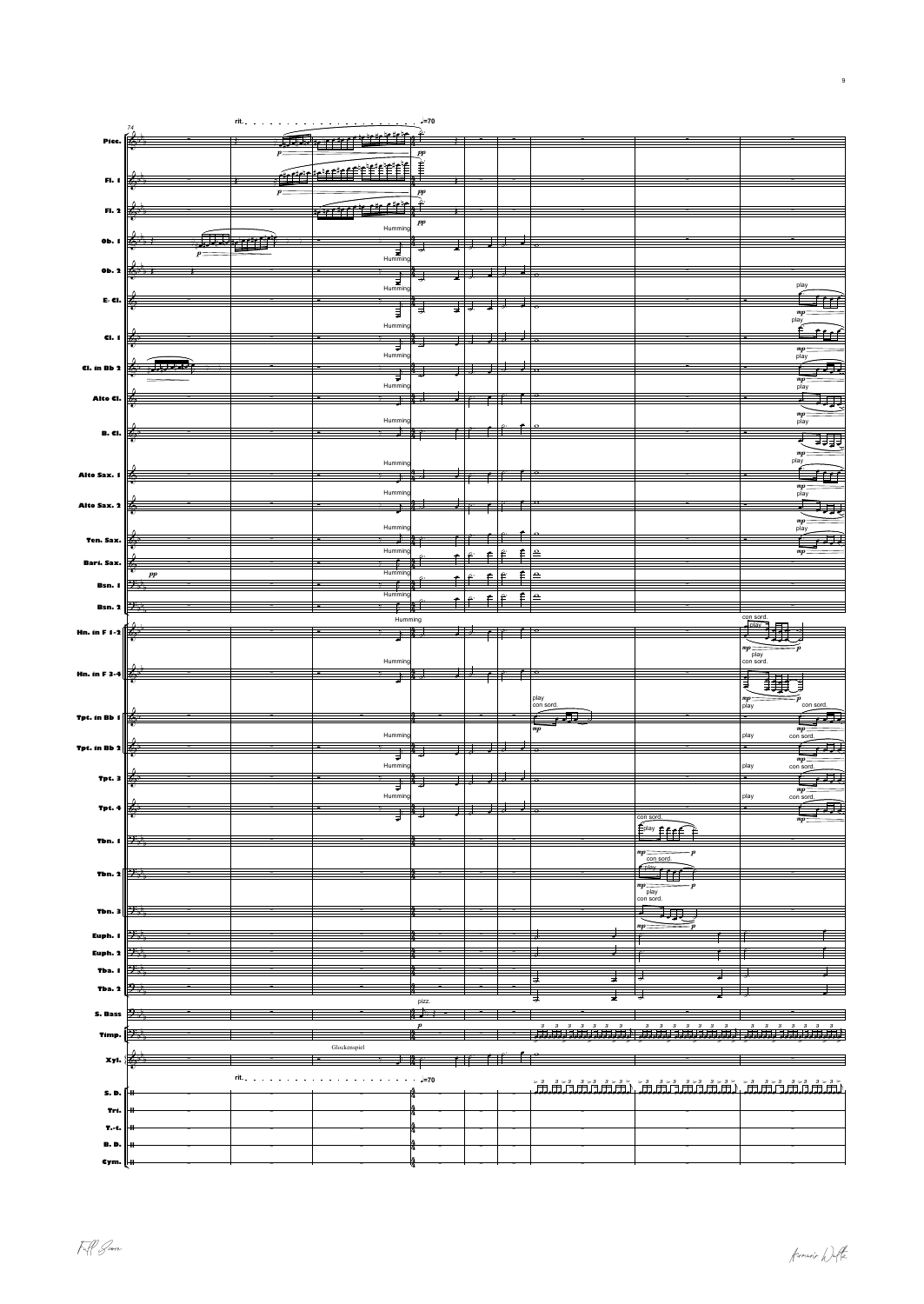| Fl. 1         |                                                                          |         |                                                                                                                                                                                                                                                                                                                     |                                                                                                                                                 |      |                                                                                                   | Ĵf                                                  |                                  |          |           |                       |                           | $f\hspace{-0.1cm}f$                                                 |         |                                                                        |                                |                                                            |
|---------------|--------------------------------------------------------------------------|---------|---------------------------------------------------------------------------------------------------------------------------------------------------------------------------------------------------------------------------------------------------------------------------------------------------------------------|-------------------------------------------------------------------------------------------------------------------------------------------------|------|---------------------------------------------------------------------------------------------------|-----------------------------------------------------|----------------------------------|----------|-----------|-----------------------|---------------------------|---------------------------------------------------------------------|---------|------------------------------------------------------------------------|--------------------------------|------------------------------------------------------------|
|               | ራን                                                                       | 鶉       | Ţ<br>humming                                                                                                                                                                                                                                                                                                        | 谭<br>E                                                                                                                                          | E    | $\equiv$                                                                                          | play<br>P                                           |                                  | €<br>fî€ | lÈ₿       | €.<br>₿               |                           |                                                                     |         |                                                                        |                                |                                                            |
|               |                                                                          | J  ∌    |                                                                                                                                                                                                                                                                                                                     | $\begin{array}{ccc} \n\frac{1}{2} & \frac{1}{2} & \frac{1}{2} & \frac{1}{2} & \frac{1}{2} & \frac{1}{2} \\ \n\text{humaning} & & \n\end{array}$ |      | 듷                                                                                                 | $\int_{\text{play}}$                                |                                  |          |           |                       |                           | $\pmb{\mathcal{B}}$<br>$\frac{1}{16}$ is the                        |         |                                                                        |                                |                                                            |
| FI. 2         | $\mathbb{Q}$                                                             | राढ़    |                                                                                                                                                                                                                                                                                                                     | ची <u>ड़े</u> क्वीड                                                                                                                             |      | 듷                                                                                                 | ∹<br>$\lim_{n\to\infty}$                            |                                  |          |           |                       |                           | $\cdot$ $\cdot$<br>$f\hspace{-0.1cm}f$                              |         |                                                                        |                                |                                                            |
|               | $\frac{2}{(2)}$                                                          |         | humming                                                                                                                                                                                                                                                                                                             |                                                                                                                                                 |      |                                                                                                   | play                                                |                                  |          |           |                       |                           |                                                                     |         | $\blacktriangleright$ $\blacktriangleright$ $\vartriangleright$<br>$+$ |                                |                                                            |
|               |                                                                          | 毒       | $\overline{\phantom{a}}$<br>humming                                                                                                                                                                                                                                                                                 | ţ<br>म्बाङ                                                                                                                                      |      | 듷                                                                                                 | $f\hspace{-0.8mm}f$<br>play                         |                                  |          |           |                       |                           | $f\hspace{-0.1cm}f$                                                 |         |                                                                        |                                |                                                            |
| <b>Ob. 2</b>  | 655                                                                      | राई     | $\frac{1}{2}$ $\frac{1}{2}$ $\frac{1}{2}$ $\frac{1}{2}$ $\frac{1}{2}$ $\frac{1}{2}$ $\frac{1}{2}$ $\frac{1}{2}$ $\frac{1}{2}$ $\frac{1}{2}$ $\frac{1}{2}$ $\frac{1}{2}$ $\frac{1}{2}$ $\frac{1}{2}$ $\frac{1}{2}$ $\frac{1}{2}$ $\frac{1}{2}$ $\frac{1}{2}$ $\frac{1}{2}$ $\frac{1}{2}$ $\frac{1}{2}$ $\frac{1}{2}$ | ਾ≠⊺ਦ                                                                                                                                            |      | 듷                                                                                                 | →<br>$f\hspace{-0.1cm}f$                            |                                  |          |           |                       |                           | والعطاجة<br>$f\hspace{-0.1cm}f$                                     |         |                                                                        |                                |                                                            |
| E, CI.        | ita,                                                                     |         |                                                                                                                                                                                                                                                                                                                     |                                                                                                                                                 |      |                                                                                                   | play<br>子子                                          |                                  | உி≱ ≇    | £ि≇       | $\epsilon$  <br>. ∉   |                           |                                                                     |         |                                                                        |                                |                                                            |
|               | $\boldsymbol{p}$<br>$\approx$                                            | ਂ≢<br>₹ | ₹<br>humming                                                                                                                                                                                                                                                                                                        | ≸ ≢ इ                                                                                                                                           |      | ₹                                                                                                 | $\frac{f}{f}$ play                                  |                                  | ← ≧      |           |                       |                           | $f\hspace{-0.1cm}f$<br>≀f                                           |         | te.                                                                    |                                |                                                            |
| CI. 1         | to <sup>2</sup><br>$\boldsymbol{p}$                                      | 兼       | $\begin{array}{ c c }\n\hline\n\textbf{r} & \textbf{r} \\ \hline\n\textbf{h}{\rm{unminig}}\n\end{array}$                                                                                                                                                                                                            | 博<br>$\frac{1}{2}$                                                                                                                              |      | ᇹ                                                                                                 | रत<br>$f\hspace{-0.1cm}f$<br>play                   |                                  |          |           |                       |                           | $f\hspace{-0.1cm}f$                                                 |         |                                                                        |                                |                                                            |
| Cl. in Bb 2   | কি<br>$\boldsymbol{p}$                                                   |         | $\frac{1}{2}$                                                                                                                                                                                                                                                                                                       | ╦╡                                                                                                                                              |      | ᇹ                                                                                                 | $\mathbf{H}$<br>$\mathscr{\hat{F}}$                 |                                  |          |           |                       |                           | $1 + 1$<br>jf                                                       |         | ₩                                                                      |                                |                                                            |
| Alto Cl.      | to,                                                                      |         | humming<br>═╪╧╤                                                                                                                                                                                                                                                                                                     |                                                                                                                                                 |      |                                                                                                   | play<br>$\rightarrow$ $+$                           |                                  |          |           |                       |                           | $\frac{1}{2}$                                                       |         | Ìг.                                                                    |                                |                                                            |
|               | ن<br>م                                                                   |         | humming                                                                                                                                                                                                                                                                                                             |                                                                                                                                                 |      |                                                                                                   | $\check{f}$ play                                    |                                  |          |           |                       |                           | $f\hspace{-0.1cm}f$                                                 |         |                                                                        |                                |                                                            |
| B. CI.        | l6,<br>r₹                                                                |         | $\sim$ $\sim$ $\sim$                                                                                                                                                                                                                                                                                                | $\sim$                                                                                                                                          |      |                                                                                                   | $\mathbf{B}$<br>$f\hspace{-0.8mm}f$                 |                                  |          |           |                       |                           |                                                                     |         |                                                                        |                                |                                                            |
| Alto Sax. I   | i€o,                                                                     | मेळ−    | humming                                                                                                                                                                                                                                                                                                             | ₩                                                                                                                                               |      |                                                                                                   | play<br>ा ।                                         |                                  |          | 上手        |                       |                           |                                                                     |         | $\frac{1}{2}$ $\frac{1}{2}$ $\frac{1}{2}$ $\frac{1}{2}$<br><u>⊅ †⊿</u> |                                |                                                            |
|               | $\boldsymbol{p}$                                                         |         | humming                                                                                                                                                                                                                                                                                                             |                                                                                                                                                 |      |                                                                                                   | $\frac{f}{\text{play}}$<br>$\rightarrow$            |                                  |          |           |                       |                           | $f\hspace{-0.1cm}f$                                                 |         |                                                                        |                                |                                                            |
| Alto Sax. 2   | 侮                                                                        |         | humming                                                                                                                                                                                                                                                                                                             |                                                                                                                                                 |      |                                                                                                   | $f\hspace{-0.1cm}f$<br>play                         |                                  |          |           |                       |                           | $\rightarrow$ $\sim$<br>jf                                          | ™ त्रान |                                                                        |                                |                                                            |
|               | Ten. Sax. $\sqrt{\overline{\overline{}}\overline{}}$<br>$\boldsymbol{p}$ |         | $\epsilon$ be all<br>humming                                                                                                                                                                                                                                                                                        | $\bullet$                                                                                                                                       |      |                                                                                                   | play                                                |                                  |          |           |                       |                           | 主師<br>$\sim$ $\sim$<br>jf                                           |         | ₻                                                                      |                                |                                                            |
| Bari. Sax.    | i€,                                                                      | lie:    | $\overline{\phantom{a}}$                                                                                                                                                                                                                                                                                            |                                                                                                                                                 |      |                                                                                                   | ₹<br>$f\hspace{-0.1cm}f$                            |                                  |          |           |                       |                           | f f                                                                 |         |                                                                        |                                |                                                            |
| Bsn. 1        | $\mathcal{P}_{\mathbb{R}^+}$                                             | 芈       | humming                                                                                                                                                                                                                                                                                                             |                                                                                                                                                 |      |                                                                                                   | play                                                |                                  |          |           |                       |                           |                                                                     |         |                                                                        |                                | $\frac{d}{dt}$                                             |
|               |                                                                          |         | humming                                                                                                                                                                                                                                                                                                             |                                                                                                                                                 |      |                                                                                                   | $\overrightarrow{f}$<br>₹<br>play                   | ₹                                | ₹<br>र्च | は<br>नु   |                       |                           | ff                                                                  |         |                                                                        |                                |                                                            |
|               | <b>Bsn.</b> 2 $\left \overline{\mathcal{Y}}\right $ , -                  | ₩       |                                                                                                                                                                                                                                                                                                                     |                                                                                                                                                 |      |                                                                                                   | $\frac{1}{\sigma}$ ord.<br>ਰ                        | ₹                                | ᆿ        | नु<br>न्र |                       |                           | ₹<br>$f\hspace{-0.1cm}f$                                            |         |                                                                        |                                | 爱                                                          |
|               | Hn. in F $1-2$ $\frac{1}{100}$                                           | humming |                                                                                                                                                                                                                                                                                                                     |                                                                                                                                                 |      |                                                                                                   | play<br>⇉                                           |                                  |          |           |                       |                           | T.<br>主 主化                                                          |         | ा•ा∽•∡<br>⋰                                                            |                                | $\frac{2}{4}$ , $\frac{1}{2}$                              |
|               |                                                                          | 川山      |                                                                                                                                                                                                                                                                                                                     |                                                                                                                                                 |      |                                                                                                   | $\frac{2}{f}$                                       | ष्ट≠<br>걐                        |          |           | $mp =$                | pp                        | jf                                                                  |         |                                                                        |                                |                                                            |
|               | Hn. in F 3-4 $\frac{1}{\sqrt{2}}$                                        |         | humming                                                                                                                                                                                                                                                                                                             |                                                                                                                                                 |      |                                                                                                   | ord.<br><u>-play</u>                                |                                  |          |           |                       |                           | ord.                                                                |         |                                                                        |                                | $\frac{2}{4}$ $\frac{1}{2}$ $\frac{1}{2}$ $\frac{1}{2}$    |
|               |                                                                          | पण      |                                                                                                                                                                                                                                                                                                                     | $\bullet$ $\rightarrow$ $\bullet$                                                                                                               | ᠊ᢦ   |                                                                                                   | $\frac{1}{\frac{1}{\cancel{H}}}}$ ord.<br>- इं      | इ<br>उ                           | ‡ ‡      | ⊺≢<br>उ   | $mp_$                 | $_{\it pp}$               | $\frac{1}{\sqrt{2}}$<br>- इं                                        | ⊺₹<br>₹ | ╞<br>उ                                                                 | ।≣                             | $\dot{\bar{f}}$                                            |
|               | Tpt. in Bb 1 $\sqrt{6}$                                                  | も       | humming<br>चैक्कि                                                                                                                                                                                                                                                                                                   |                                                                                                                                                 |      |                                                                                                   | play<br>ユー                                          |                                  |          |           |                       |                           |                                                                     |         |                                                                        | 21 = 22<br>7, 7, 7, 7, 8, 7, 7 |                                                            |
|               | $\cdot p$<br>$\hat{ }$<br>Tpt. in Bb $2\sqrt{\frac{1}{100}}$             |         | humming                                                                                                                                                                                                                                                                                                             | $\frac{1}{2}$                                                                                                                                   |      | ᇹ                                                                                                 | $f\hspace{-0.1cm}f$<br>play ord.<br>2 T             |                                  |          |           |                       |                           | $f\hspace{-0.1cm}f$<br>±ਿ                                           |         | $P$ $P$ $P$ $P$ $P$                                                    |                                | えりこと                                                       |
|               | $\cdot \boldsymbol{p}$                                                   |         | <del>गी उन्ह</del><br>humming                                                                                                                                                                                                                                                                                       | াৰ $\overline{a}$                                                                                                                               |      | ᇹ                                                                                                 | Ĭf<br>play ord.                                     |                                  |          |           |                       |                           | $f\hspace{-0.1cm}f$                                                 |         |                                                                        |                                | Ŧ                                                          |
|               | Tpt. 3 $\frac{1}{100}$<br>$\cdot \boldsymbol{p}$                         |         | <del>हि द्वार</del>                                                                                                                                                                                                                                                                                                 | क्∣रू                                                                                                                                           |      | ᇹ                                                                                                 | ⊨<br>$\overline{\vec{f}}$                           |                                  |          |           |                       |                           | まぬ<br>Ĵf                                                            |         |                                                                        |                                | $\frac{2}{4}$ ) $\rightarrow$ $\rightarrow$<br>$\tilde{f}$ |
| Tpt. 4        | 委                                                                        |         | humming                                                                                                                                                                                                                                                                                                             |                                                                                                                                                 |      |                                                                                                   | play ord.<br>$\overline{1}$                         |                                  |          |           |                       |                           |                                                                     |         |                                                                        |                                | क्टिके                                                     |
|               | $\cdot \boldsymbol{p}$                                                   | ⊯       |                                                                                                                                                                                                                                                                                                                     | <sub>humming</sub> ਡਾਂਬਾ <del>ਨ</del>                                                                                                           |      | $\overline{\sigma}$                                                                               | $f\hspace{-0.1cm}f$<br>play ord.                    |                                  | ≏ ?<br>€ |           |                       |                           | $\overline{f}$                                                      |         | <u>Ferrer</u>                                                          |                                | ŕ                                                          |
| Tbn. I        | $\mathcal{Y}_{\mathcal{Y},\bullet}$                                      | Ir≐     | $\mathcal{L}$                                                                                                                                                                                                                                                                                                       | ⊯±o                                                                                                                                             |      |                                                                                                   | $\rightarrow$ $\rightarrow$<br>$f\hspace{-0.1cm}f$  |                                  |          |           |                       |                           | $f\hspace{-0.1cm}f$                                                 |         |                                                                        |                                |                                                            |
| <b>Tbn. 2</b> | $9+$                                                                     | ᢞ       | humming<br>$\overline{\phantom{a}}$                                                                                                                                                                                                                                                                                 |                                                                                                                                                 |      |                                                                                                   | play ord.<br>$\mapsto$                              |                                  |          | ∸         |                       |                           | 丰全<br>$\epsilon$                                                    |         |                                                                        |                                |                                                            |
|               | Tbn. 3 $\mathcal{D}$                                                     |         | humming<br>╼                                                                                                                                                                                                                                                                                                        |                                                                                                                                                 |      |                                                                                                   | $f\hspace{-0.1cm}f$<br>play ord.<br>$\cdot$ $\cdot$ |                                  |          |           |                       |                           | $f\hspace{-0.1cm}f$                                                 |         |                                                                        |                                |                                                            |
|               |                                                                          |         | humming                                                                                                                                                                                                                                                                                                             |                                                                                                                                                 |      |                                                                                                   | $\mathbb{E}_{\text{play}} \mathcal{H}$              |                                  |          |           |                       |                           | $f\hspace{-0.1cm}f$                                                 |         |                                                                        |                                |                                                            |
| Euph. 1       | リチー                                                                      |         | $\left  \cdot \right $ $\left  \cdot \right $                                                                                                                                                                                                                                                                       |                                                                                                                                                 |      |                                                                                                   | ₹<br>$f\hspace{-0.1cm}f$                            |                                  |          | $\pm$     |                       |                           | J J J J J<br>ff                                                     |         |                                                                        |                                |                                                            |
| Euph. 2       | I"a                                                                      |         | humming                                                                                                                                                                                                                                                                                                             |                                                                                                                                                 |      |                                                                                                   | play                                                |                                  |          |           |                       |                           |                                                                     |         |                                                                        |                                |                                                            |
| Tba. I        | リナー                                                                      | ਿੱ      |                                                                                                                                                                                                                                                                                                                     |                                                                                                                                                 |      |                                                                                                   | $\overline{f\hspace{-0.1cm}f\hspace{-0.1cm}f}$      |                                  |          |           |                       |                           | $\overline{f}$                                                      |         |                                                                        |                                |                                                            |
|               | Tba. 2 $\boxed{2}$ ,                                                     |         | humming                                                                                                                                                                                                                                                                                                             |                                                                                                                                                 |      |                                                                                                   | रू<br>$\vec{t}$                                     | ₹<br>ਚ                           | रू<br>ਚ  | ₹<br>ਚ    |                       |                           | ਰ<br>$\vec{t}$                                                      | ਰ<br>ਰ  | ।उ<br>ਚ                                                                | 등                              |                                                            |
|               |                                                                          |         |                                                                                                                                                                                                                                                                                                                     |                                                                                                                                                 |      |                                                                                                   | न्र<br>$\vec{f}$<br>arco                            | ₹<br>न्र                         | ₹<br>नु  | 턐<br>す    | ₹<br>ਰ<br>mp          | $_{\it pp}$               | す<br>रू<br>$f_{\rm a\scriptscriptstyle ICO}^{\scriptscriptstyle I}$ | ₹<br>₹  | 导<br>न्र                                                               | ₹                              |                                                            |
|               | S. Bass $2\pm$<br>$\begin{array}{ccc} 3 & 3 & 3 \end{array}$             |         |                                                                                                                                                                                                                                                                                                                     |                                                                                                                                                 |      |                                                                                                   | ff                                                  |                                  |          |           |                       |                           | $\Box$<br>$f\hspace{-0.1cm}f$                                       |         |                                                                        |                                |                                                            |
| Timp.         | $\overline{1}$<br>ツェ                                                     |         |                                                                                                                                                                                                                                                                                                                     |                                                                                                                                                 |      |                                                                                                   | ÷                                                   |                                  |          |           |                       | ∓<br>まくーよ<br>↩            |                                                                     |         |                                                                        |                                |                                                            |
|               | Glock. $\frac{1}{2}$                                                     |         |                                                                                                                                                                                                                                                                                                                     |                                                                                                                                                 |      | To Xyl.<br>$\bullet$                                                                              | $\mathop{\mathit{ff}}_{\mathit{Xylophone}}$         |                                  |          |           | $\tilde{m}p$ $\equiv$ | -pp ff                    |                                                                     |         |                                                                        |                                |                                                            |
|               | ݕ <b>ݜݔݜ</b>                                                             |         |                                                                                                                                                                                                                                                                                                                     |                                                                                                                                                 |      |                                                                                                   |                                                     |                                  |          |           |                       |                           |                                                                     |         |                                                                        |                                | $=130$                                                     |
| S. D.<br>Tri. |                                                                          |         |                                                                                                                                                                                                                                                                                                                     |                                                                                                                                                 |      |                                                                                                   |                                                     |                                  |          |           |                       |                           |                                                                     |         |                                                                        |                                |                                                            |
|               |                                                                          |         |                                                                                                                                                                                                                                                                                                                     |                                                                                                                                                 | '® ∄ | with super ball mallet<br>- 1<br>Ŧ                                                                | $\overline{\bullet}$<br>Ŧ                           | with super ball mallet<br>ŧ<br>ŧ | ŧ        | ŧ<br>Ŧ    | Ŧ                     | 1.9 <sub>1</sub><br>jim j |                                                                     |         | Ŧ<br>Ŧ                                                                 | 1.9 <sub>1</sub><br>Ŧ          |                                                            |
| $T - t$ .     |                                                                          |         |                                                                                                                                                                                                                                                                                                                     |                                                                                                                                                 |      | $\begin{array}{cc}\n\text{m}f & p \longrightarrow \text{pp} + \text{m}f = p \square\n\end{array}$ |                                                     | - ppp                            |          |           |                       | $\emph{sf}$               |                                                                     | ff      | m                                                                      |                                |                                                            |
| B. D.         |                                                                          |         |                                                                                                                                                                                                                                                                                                                     |                                                                                                                                                 |      |                                                                                                   | $f\hspace{-0.1cm}f$                                 |                                  |          |           |                       |                           | f f                                                                 |         |                                                                        |                                |                                                            |
| Cym. [⊞       |                                                                          |         |                                                                                                                                                                                                                                                                                                                     |                                                                                                                                                 |      |                                                                                                   |                                                     |                                  |          |           |                       |                           |                                                                     |         |                                                                        |                                |                                                            |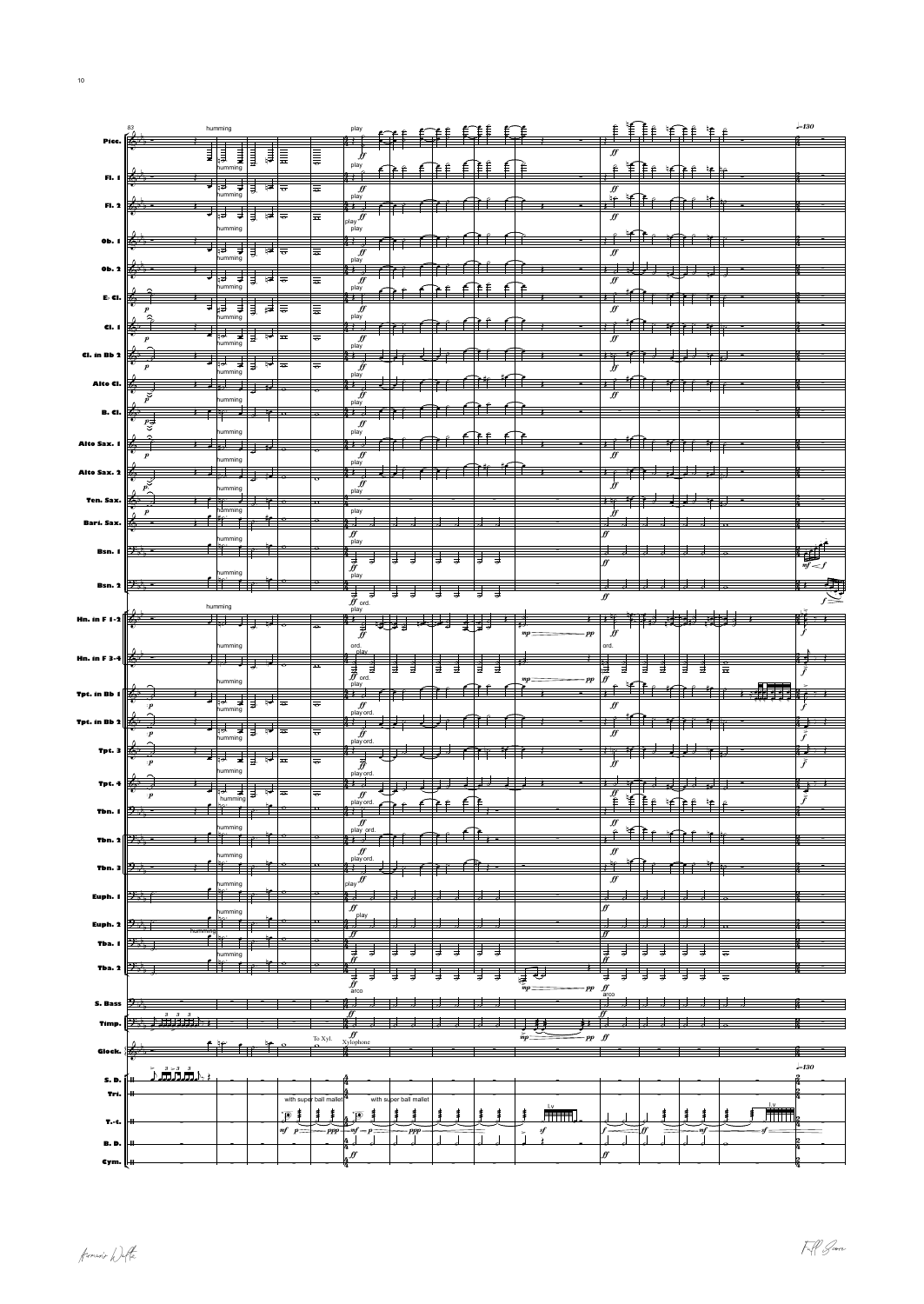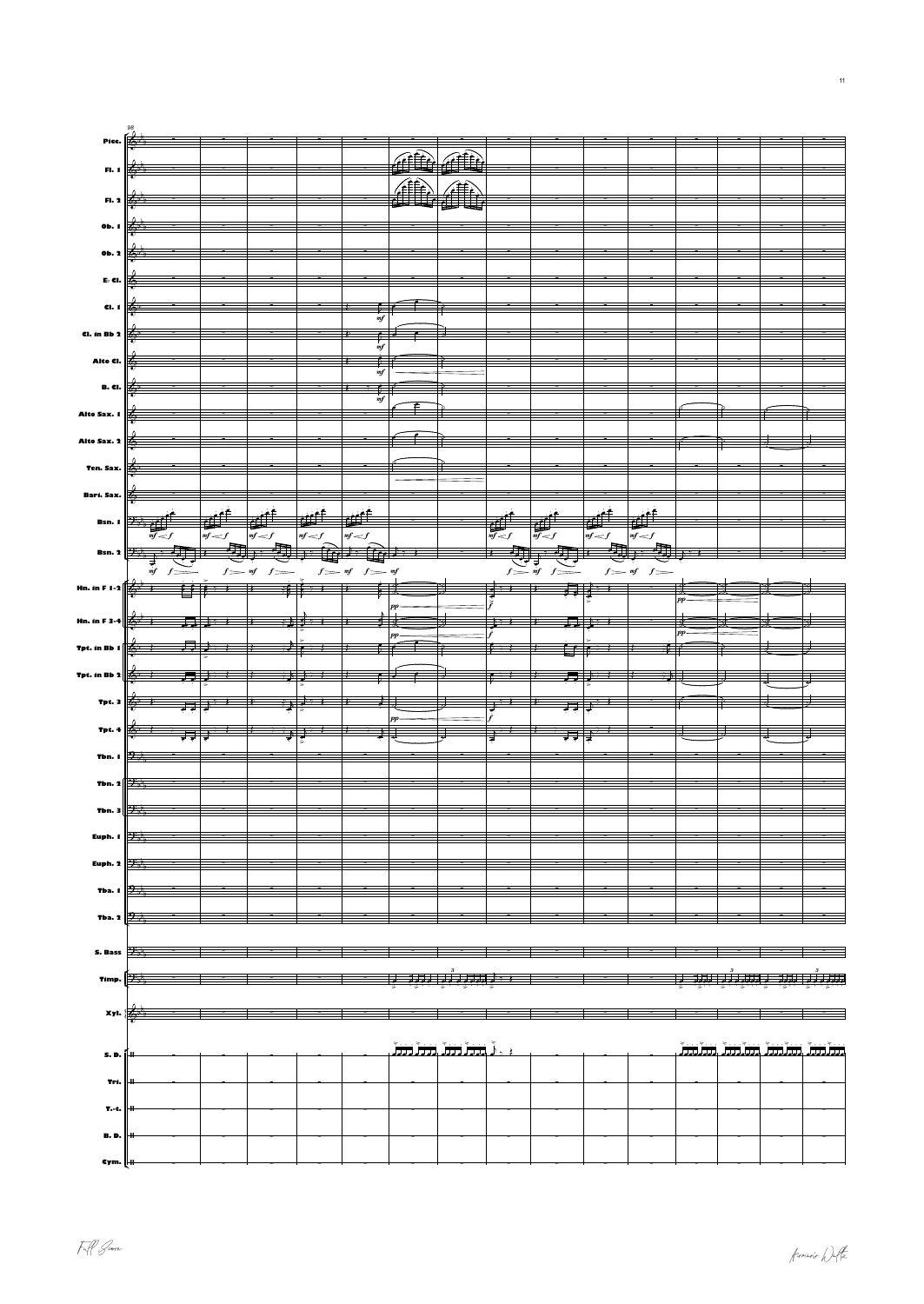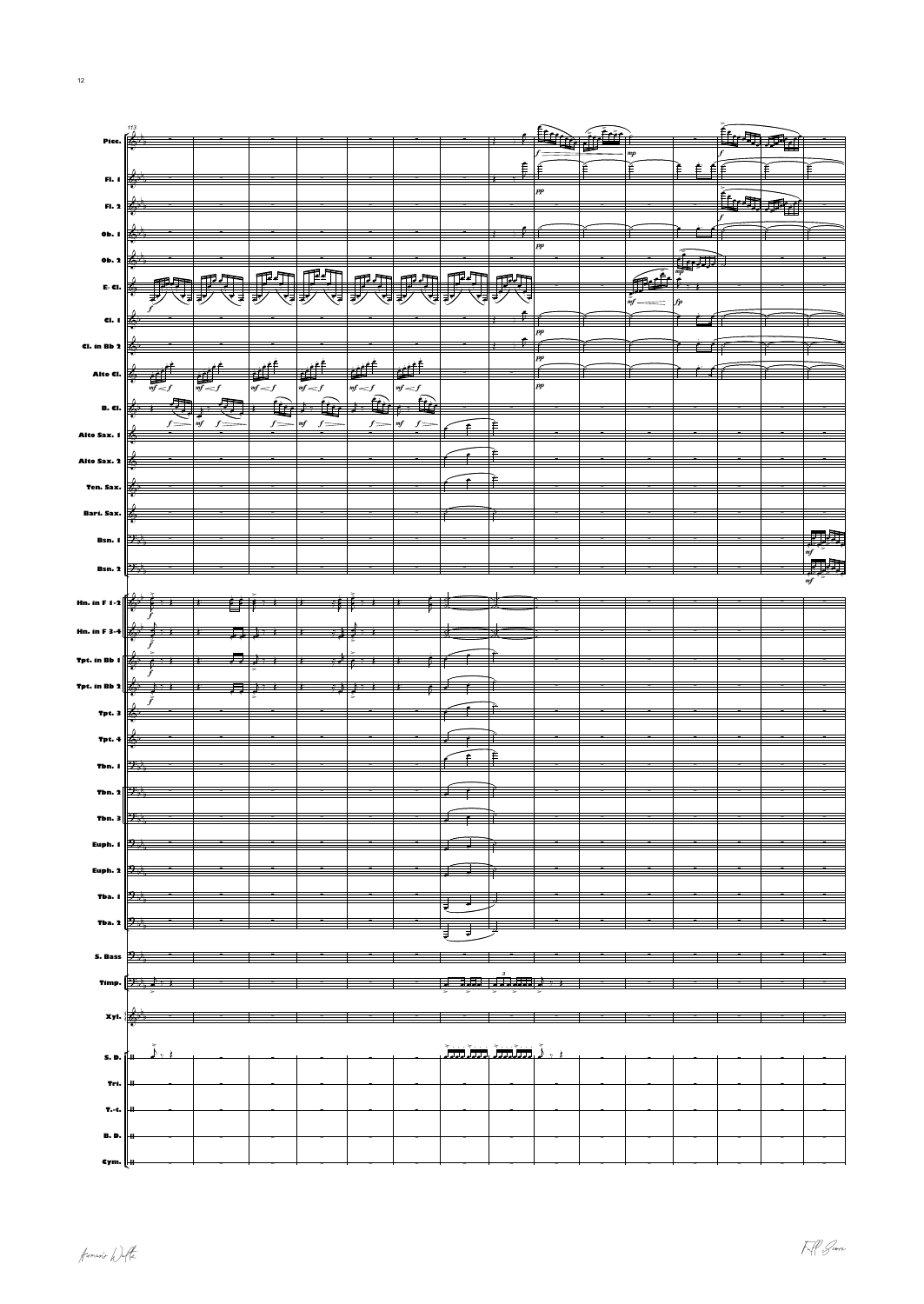|                                                   | 128                                |      |    |                 |            |      | f.f.f                    |                          | Æf                       |                              | $f = \frac{1}{100}$ |                                          |                          |           |  |
|---------------------------------------------------|------------------------------------|------|----|-----------------|------------|------|--------------------------|--------------------------|--------------------------|------------------------------|---------------------|------------------------------------------|--------------------------|-----------|--|
| Picc.                                             | f.                                 |      |    |                 |            |      |                          | 董                        |                          |                              |                     |                                          |                          |           |  |
|                                                   |                                    | €    |    | Éflé            |            |      |                          | tr<br>全                  |                          | Ê.                           | ∣`≧                 | $\mathbf{f}$                             |                          |           |  |
| FI. 1                                             |                                    |      |    |                 |            |      |                          |                          |                          |                              |                     |                                          |                          |           |  |
| FI. 2                                             |                                    |      |    | é               | ĚÊ<br>خفقة |      | artir, na an             | ▐ੈ≠_૾                    | $\widehat{\mathcal{H}}$  |                              | ≜ م                 | $\epsilon$                               |                          |           |  |
|                                                   |                                    |      |    |                 |            |      |                          |                          |                          |                              |                     |                                          |                          |           |  |
| <b>Ob.</b> 1                                      |                                    |      |    | <del>′r</del>   |            |      |                          |                          |                          |                              |                     |                                          |                          |           |  |
|                                                   |                                    |      |    |                 |            |      |                          |                          |                          |                              |                     |                                          |                          |           |  |
| <b>Ob. 2</b>                                      | fa                                 |      |    |                 |            |      |                          |                          |                          |                              |                     |                                          |                          |           |  |
| E, CI.                                            |                                    |      |    |                 |            | ख्यम |                          |                          | 手座                       | <del>⊞∠</del> ⊦ <sup>⊒</sup> |                     |                                          |                          |           |  |
|                                                   |                                    |      |    |                 | 罗          |      |                          |                          |                          |                              |                     |                                          |                          |           |  |
| <b>CI. I</b>                                      |                                    |      | ≃  |                 |            |      |                          |                          |                          |                              |                     |                                          |                          |           |  |
| Cl. in Bb 2                                       | t.                                 |      | 그  |                 |            |      |                          |                          |                          |                              |                     |                                          |                          |           |  |
|                                                   |                                    |      |    |                 |            |      |                          |                          |                          |                              |                     |                                          |                          |           |  |
| Alto CI.                                          |                                    |      | 52 |                 |            |      |                          |                          |                          |                              |                     |                                          |                          |           |  |
| <b>B. CI.</b>                                     | е,                                 |      |    |                 |            |      |                          |                          |                          |                              |                     |                                          |                          |           |  |
|                                                   |                                    |      |    |                 |            |      |                          |                          |                          |                              |                     |                                          |                          |           |  |
| Alto Sax. I                                       |                                    |      |    |                 |            |      |                          |                          |                          |                              |                     |                                          |                          |           |  |
| Alto Sax. 2                                       |                                    |      |    |                 |            |      |                          |                          |                          |                              |                     |                                          |                          |           |  |
| Ten. Sax.                                         |                                    |      |    |                 |            |      |                          |                          |                          |                              |                     |                                          |                          |           |  |
|                                                   |                                    |      |    |                 |            |      |                          |                          |                          |                              |                     | $ff$ pesante                             |                          |           |  |
| Bari. Sax.                                        |                                    |      |    |                 |            |      |                          |                          |                          |                              |                     |                                          |                          |           |  |
| Bsn. I                                            | $9\pm$<br>$\overline{\phantom{a}}$ | 实界型  |    | $\rightarrow$ 1 |            |      |                          |                          |                          |                              |                     | $ff$ pesante                             |                          |           |  |
|                                                   |                                    |      |    |                 |            |      |                          |                          |                          |                              |                     |                                          |                          |           |  |
| Bsn. 2                                            | $9 + 1$                            | स्मृ | 7. |                 |            |      |                          |                          |                          |                              |                     |                                          |                          |           |  |
|                                                   |                                    |      |    |                 |            |      |                          |                          |                          |                              |                     |                                          |                          |           |  |
| <b>Hn. in F 1-2</b>                               |                                    |      |    |                 |            |      |                          |                          |                          |                              |                     | $\overrightarrow{f}$ pesante             |                          |           |  |
| <b>Hn.</b> in F 3-4                               | ŕ.                                 |      |    |                 |            |      |                          |                          |                          |                              |                     |                                          |                          |           |  |
|                                                   |                                    |      |    |                 |            |      |                          |                          |                          |                              |                     | $\frac{d}{dt}$ = $\frac{d}{dt}$          |                          |           |  |
| Tpt. in Bb 1                                      | fa,                                |      |    |                 |            |      |                          |                          |                          |                              |                     | $ff$ pesante                             |                          |           |  |
| Tpt. in Bb 2                                      | あ                                  |      |    |                 |            |      |                          |                          |                          |                              |                     |                                          |                          |           |  |
|                                                   |                                    |      |    |                 |            |      |                          |                          |                          |                              |                     | $ff$ pesante                             |                          |           |  |
| Tpt. 3                                            |                                    |      |    |                 |            |      |                          |                          |                          |                              |                     | $\frac{1}{f}$ pesante                    |                          |           |  |
| Tpt. $4\sqrt{6}$                                  |                                    |      |    |                 |            |      |                          |                          |                          |                              |                     | ≠                                        |                          |           |  |
|                                                   |                                    |      |    |                 |            |      |                          |                          |                          |                              |                     | $\emph{ff}$ pesante<br>≛<br>$\mathbf{f}$ | ₽                        |           |  |
| Tbn. 1                                            | <u>Dir.</u>                        |      |    |                 |            |      |                          |                          |                          |                              |                     | $f$ pesante                              |                          |           |  |
| Tbn. 2 $\mathbb{P}$                               |                                    |      |    |                 |            |      |                          |                          |                          |                              |                     |                                          |                          |           |  |
|                                                   |                                    |      |    |                 |            |      |                          |                          |                          |                              |                     | $\int_{ff}$ pesante                      |                          |           |  |
| Tbn. 3 $\sqrt{2\pi}$                              |                                    |      |    |                 |            |      |                          |                          |                          |                              |                     | $2e$ $\rightarrow$<br>$f$ pesante        |                          |           |  |
| Euph. 1 $\mathcal{D}_{\mathcal{F}_{\mathcal{F}}}$ |                                    |      |    |                 |            |      |                          |                          |                          |                              |                     | Šρ                                       | $\overline{\phantom{a}}$ |           |  |
|                                                   |                                    |      |    |                 |            |      |                          |                          |                          |                              |                     | $f$ pesante                              |                          |           |  |
| Euph. 2 $2\frac{1}{2}$                            |                                    | -    |    |                 |            |      |                          |                          |                          | --                           |                     | $\frac{7}{8}$ $\int$ f pesante           |                          |           |  |
| Tba. I                                            | D -                                |      |    |                 |            |      |                          |                          |                          |                              |                     |                                          |                          |           |  |
|                                                   |                                    |      |    |                 |            |      |                          |                          |                          |                              |                     | $\overline{\hat{f}}$ pesante             |                          |           |  |
| Tba. 2 $\frac{1}{2}$                              |                                    |      |    |                 |            |      |                          |                          |                          |                              |                     | $\overline{\hat{f}^{\prime}}$ pesante    |                          |           |  |
| <b>S. Bass</b> $\overline{2+1}$                   |                                    |      |    |                 |            |      |                          |                          |                          |                              |                     |                                          |                          |           |  |
|                                                   |                                    |      |    |                 |            |      |                          |                          |                          |                              |                     |                                          |                          |           |  |
| Timp.                                             | <u> 97.</u>                        |      |    |                 |            |      |                          |                          |                          |                              |                     | $\frac{1}{\hat{y}}$                      |                          |           |  |
|                                                   |                                    |      |    |                 |            |      |                          |                          |                          |                              |                     |                                          |                          |           |  |
| xyL                                               |                                    |      |    |                 |            |      | $\overline{\phantom{a}}$ | $\overline{\phantom{a}}$ | $\overline{\phantom{a}}$ | $\overline{\phantom{a}}$     | ł                   | 7<br>-                                   |                          | <u>т.</u> |  |
|                                                   |                                    |      |    |                 |            |      |                          |                          |                          |                              |                     | $J=110$                                  |                          |           |  |
| S. D.                                             |                                    |      |    |                 |            |      |                          |                          |                          |                              |                     | ß                                        |                          |           |  |
|                                                   |                                    |      |    |                 |            |      |                          |                          |                          |                              |                     |                                          |                          |           |  |
| Tri.                                              | нŧ                                 |      |    |                 |            |      |                          |                          |                          |                              |                     |                                          |                          |           |  |
| $T - t$ .                                         | ℍ                                  |      |    |                 |            |      |                          |                          |                          |                              |                     |                                          |                          |           |  |
|                                                   |                                    |      |    |                 |            |      |                          |                          |                          |                              |                     |                                          |                          |           |  |
| B. D.                                             | H۲                                 |      |    |                 |            |      |                          |                          |                          |                              |                     |                                          |                          |           |  |
| Cym. [ <del>Ⅱ</del>                               |                                    |      |    |                 |            |      |                          |                          |                          |                              |                     |                                          |                          |           |  |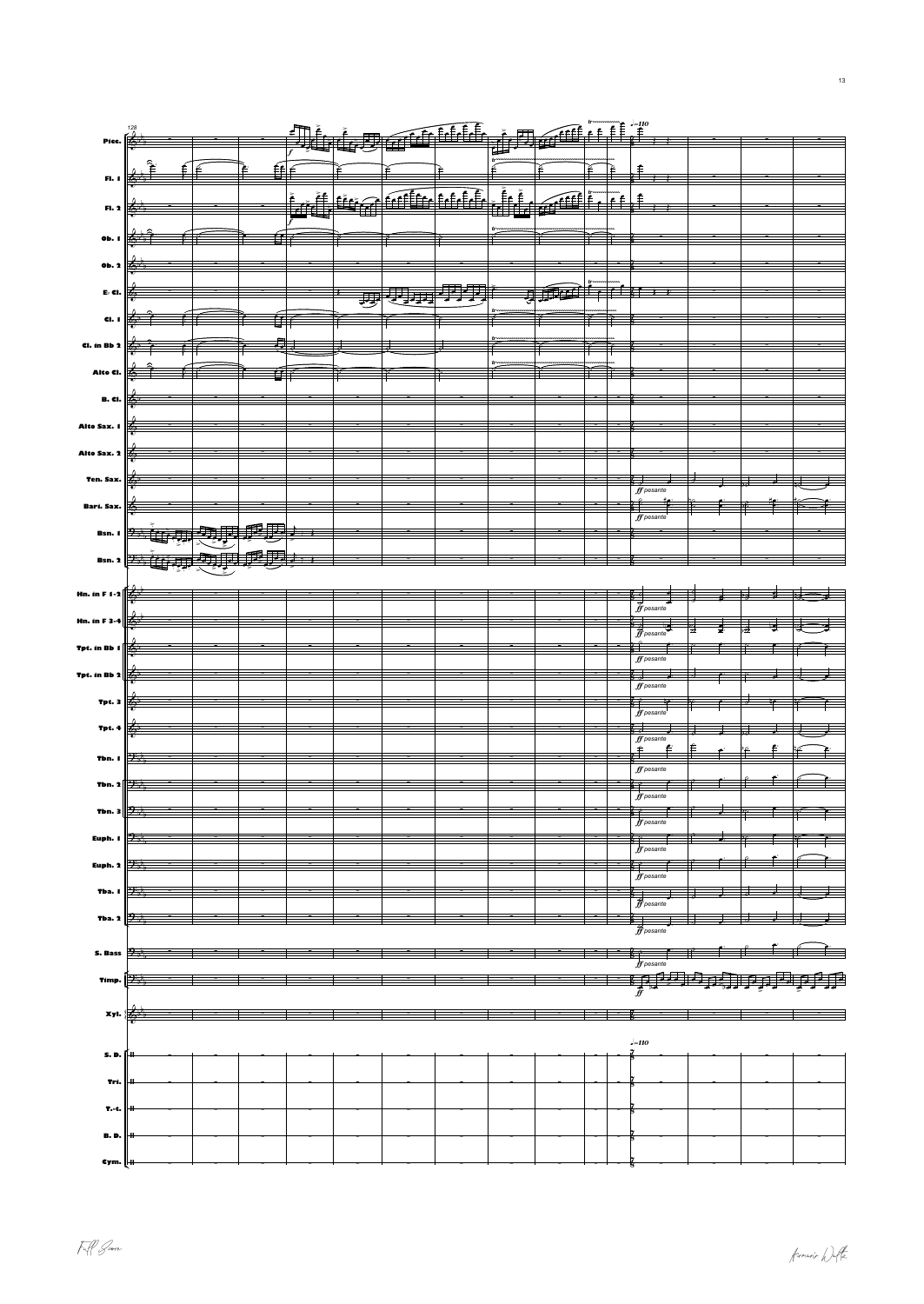| Picc.<br>FI. 1      |                                                            |     |                                   |                               |         |                              |                               |   |                          |              |        |                          |        |                                                                                                                                                                                                                                                                                                                                                     |                            |         |
|---------------------|------------------------------------------------------------|-----|-----------------------------------|-------------------------------|---------|------------------------------|-------------------------------|---|--------------------------|--------------|--------|--------------------------|--------|-----------------------------------------------------------------------------------------------------------------------------------------------------------------------------------------------------------------------------------------------------------------------------------------------------------------------------------------------------|----------------------------|---------|
|                     |                                                            |     |                                   |                               |         |                              |                               |   |                          |              |        |                          |        |                                                                                                                                                                                                                                                                                                                                                     | $\vec{f}$                  | mf      |
|                     |                                                            |     |                                   |                               |         |                              |                               |   |                          |              |        |                          |        |                                                                                                                                                                                                                                                                                                                                                     |                            |         |
|                     |                                                            |     |                                   |                               |         |                              |                               |   |                          |              |        |                          |        |                                                                                                                                                                                                                                                                                                                                                     |                            |         |
| <b>FI. 2</b>        |                                                            |     |                                   |                               |         |                              |                               |   |                          |              |        |                          |        |                                                                                                                                                                                                                                                                                                                                                     |                            |         |
| 0Ь.                 |                                                            |     |                                   |                               |         |                              |                               |   |                          |              |        |                          |        |                                                                                                                                                                                                                                                                                                                                                     |                            |         |
| <b>Ob. 2</b>        |                                                            |     |                                   |                               |         |                              |                               |   |                          |              |        |                          |        |                                                                                                                                                                                                                                                                                                                                                     |                            |         |
|                     |                                                            |     |                                   |                               |         |                              |                               |   |                          |              |        |                          |        |                                                                                                                                                                                                                                                                                                                                                     |                            |         |
| E CI.               |                                                            |     |                                   |                               |         |                              |                               |   |                          |              |        |                          |        |                                                                                                                                                                                                                                                                                                                                                     |                            |         |
|                     |                                                            |     |                                   |                               |         |                              |                               |   |                          |              |        |                          |        |                                                                                                                                                                                                                                                                                                                                                     | $\overrightarrow{f}$       |         |
| CI. 1               |                                                            |     |                                   |                               |         |                              |                               |   |                          |              |        |                          |        |                                                                                                                                                                                                                                                                                                                                                     |                            |         |
|                     |                                                            |     |                                   |                               |         |                              |                               |   |                          |              |        |                          |        |                                                                                                                                                                                                                                                                                                                                                     | $\vec{m}$                  |         |
| Cl. in Bb 2         |                                                            |     |                                   |                               |         |                              |                               |   |                          |              |        |                          |        |                                                                                                                                                                                                                                                                                                                                                     |                            |         |
| Alto Cl.            |                                                            |     |                                   |                               |         |                              |                               |   |                          |              |        |                          |        |                                                                                                                                                                                                                                                                                                                                                     |                            |         |
|                     |                                                            |     |                                   |                               |         |                              |                               |   |                          |              |        |                          |        |                                                                                                                                                                                                                                                                                                                                                     | $\overrightarrow{f}$<br>Ţ. |         |
| <b>B. CI.</b>       |                                                            |     |                                   |                               |         |                              |                               |   |                          |              |        |                          |        |                                                                                                                                                                                                                                                                                                                                                     |                            |         |
| Alto Sax. I         |                                                            |     |                                   |                               |         |                              |                               |   |                          |              |        |                          |        |                                                                                                                                                                                                                                                                                                                                                     |                            |         |
|                     |                                                            |     |                                   |                               |         |                              |                               |   |                          |              |        |                          |        |                                                                                                                                                                                                                                                                                                                                                     |                            |         |
| Alto Sax. 2         |                                                            |     |                                   |                               |         |                              |                               |   |                          |              |        |                          |        |                                                                                                                                                                                                                                                                                                                                                     |                            |         |
| Ten. Sax.           |                                                            |     |                                   |                               |         |                              |                               |   |                          |              |        |                          |        |                                                                                                                                                                                                                                                                                                                                                     |                            |         |
|                     |                                                            |     |                                   |                               |         |                              |                               |   |                          |              |        |                          |        |                                                                                                                                                                                                                                                                                                                                                     |                            |         |
| Bari. Sax.          |                                                            |     |                                   |                               |         |                              |                               |   |                          |              |        |                          |        | $\blacksquare$                                                                                                                                                                                                                                                                                                                                      |                            |         |
| Bsn. I              |                                                            |     |                                   |                               |         |                              |                               |   |                          |              |        |                          |        |                                                                                                                                                                                                                                                                                                                                                     |                            |         |
|                     |                                                            |     |                                   |                               |         |                              |                               |   |                          |              |        |                          |        |                                                                                                                                                                                                                                                                                                                                                     |                            |         |
| Bsn. 2              | ナ                                                          |     |                                   |                               |         |                              |                               |   |                          |              |        |                          |        |                                                                                                                                                                                                                                                                                                                                                     |                            |         |
|                     |                                                            |     |                                   |                               |         |                              |                               |   |                          |              |        |                          |        |                                                                                                                                                                                                                                                                                                                                                     |                            |         |
| <b>Hn. in F 1-2</b> |                                                            |     |                                   |                               |         | $\frac{1}{f}$ pesante        |                               |   |                          |              |        |                          |        | $\rightarrow$ $\rightarrow$ $\frac{6}{8}$ $\rightarrow$                                                                                                                                                                                                                                                                                             | J J.<br>m f                |         |
| Hn. in F 3-4        |                                                            |     |                                   |                               |         |                              |                               |   |                          |              |        |                          |        | <u>gaê</u>                                                                                                                                                                                                                                                                                                                                          |                            |         |
|                     |                                                            |     |                                   |                               |         | $\frac{2}{f}$ is<br>a2       |                               |   |                          |              |        |                          |        |                                                                                                                                                                                                                                                                                                                                                     | m f                        |         |
| Tpt. in Bb 1        | $\mathbb{G}^*$                                             |     |                                   |                               |         |                              |                               |   |                          |              |        |                          |        | ⌒<br>$k \rightarrow k$                                                                                                                                                                                                                                                                                                                              |                            |         |
|                     |                                                            |     |                                   |                               |         | $ff$ pesante                 |                               |   |                          |              |        |                          |        |                                                                                                                                                                                                                                                                                                                                                     | $\it mf$                   |         |
| Tpt. in Bb $2$      | ի≰∍                                                        |     |                                   |                               |         | $f$ pesante                  |                               |   |                          |              |        |                          |        | $\rightarrow$ $\rightarrow$ $\rightarrow$                                                                                                                                                                                                                                                                                                           | m f                        |         |
| Tpt. 3              | l Co≥                                                      |     |                                   |                               |         | ₽                            |                               |   |                          |              |        |                          |        | $\hat{ }$<br>$\frac{1}{2}$ , $\frac{1}{2}$ , $\frac{1}{2}$ , $\frac{1}{2}$ , $\frac{1}{2}$                                                                                                                                                                                                                                                          |                            |         |
|                     |                                                            |     |                                   |                               |         | $\boldsymbol{f}$ pesante     |                               |   |                          |              |        |                          |        | $\sim$                                                                                                                                                                                                                                                                                                                                              | mf                         |         |
| Tpt. 4              | Tes•                                                       |     |                                   |                               |         | $f$ pesante                  |                               |   |                          |              |        |                          |        | $\mathcal{V} \rightarrow \mathcal{V}$                                                                                                                                                                                                                                                                                                               |                            |         |
| Tbn. I              | $2 + 1$                                                    |     |                                   |                               |         | €<br>₽                       | ₽                             |   | £                        |              |        |                          |        | $\mathfrak{p}, \mathfrak{p}$ 8                                                                                                                                                                                                                                                                                                                      |                            | غ ≜     |
|                     |                                                            |     |                                   |                               |         |                              |                               |   |                          |              |        |                          |        | $\hat{ }$                                                                                                                                                                                                                                                                                                                                           | mf                         |         |
| Tbn. $2$            | ジジャ                                                        |     |                                   |                               |         | ₽                            |                               |   |                          |              |        | ≁                        |        | $\ket{\mathbf{r}_2 \mathbf{r}_1}$                                                                                                                                                                                                                                                                                                                   |                            |         |
| Tbn. $3$            | $9_{2.6}$                                                  |     |                                   |                               |         |                              |                               |   |                          |              |        |                          |        | $\hat{ }$                                                                                                                                                                                                                                                                                                                                           |                            |         |
|                     |                                                            |     |                                   |                               |         |                              |                               |   |                          |              |        |                          |        | $\curvearrowright$                                                                                                                                                                                                                                                                                                                                  | mf                         |         |
| Euph. 1             | $\mathcal{P}_{\mathcal{F},\mathcal{F}}$                    |     |                                   |                               |         |                              | ÷                             |   |                          |              | ÷      |                          |        | ਇਸੇ ਸ਼ੌ                                                                                                                                                                                                                                                                                                                                             |                            |         |
| Euph. 2             | $\mathcal{F}_{\mathcal{F}_\mathcal{F}}$ and                | – • |                                   |                               |         | ←<br>┯                       |                               | ᆋ | $\overline{\phantom{a}}$ |              | $\sim$ | 7. L.E                   |        | $\hat{\phantom{a}}$<br>$\downarrow$ $\rightarrow$ $\rightarrow$ $\downarrow$ 8                                                                                                                                                                                                                                                                      |                            |         |
|                     |                                                            |     |                                   |                               |         |                              |                               |   |                          |              |        |                          |        |                                                                                                                                                                                                                                                                                                                                                     |                            |         |
| Tba. I              | $\mathbb{E}_{\mathbb{F}_p}$                                | ₹   | TJ<br>₹                           |                               | J.<br>⋣ | ₹                            | ₹                             | ₹ | ₹                        | ₹<br>₹       | ₹      | ₹                        | ₹<br>は | $\begin{picture}(20,20) \put(0,0){\line(1,0){10}} \put(15,0){\line(1,0){10}} \put(15,0){\line(1,0){10}} \put(15,0){\line(1,0){10}} \put(15,0){\line(1,0){10}} \put(15,0){\line(1,0){10}} \put(15,0){\line(1,0){10}} \put(15,0){\line(1,0){10}} \put(15,0){\line(1,0){10}} \put(15,0){\line(1,0){10}} \put(15,0){\line(1,0){10}} \put(15,0){\line(1$ | $\it mf$                   |         |
| Tba. 2              | $9_{\rm B,f}$                                              | ÷   |                                   |                               |         |                              |                               |   |                          |              |        |                          |        | $\sim$<br>$\rightarrow$ $\rightarrow$ $\rightarrow$                                                                                                                                                                                                                                                                                                 |                            |         |
|                     |                                                            |     |                                   |                               |         | $\overrightarrow{f}$ pesante |                               |   |                          |              |        |                          |        |                                                                                                                                                                                                                                                                                                                                                     | J,<br>mf                   | ₹       |
|                     | <b>S. Bass</b> $\overrightarrow{y}$ , $\overrightarrow{r}$ |     |                                   |                               |         | $\mathsf{P}$                 |                               |   |                          |              |        |                          |        | $\rightarrow$ $\rightarrow$ $\rightarrow$ $\frac{6}{8}$                                                                                                                                                                                                                                                                                             |                            | ₹⊒      |
|                     |                                                            |     |                                   |                               |         |                              |                               |   |                          |              |        |                          |        |                                                                                                                                                                                                                                                                                                                                                     | mf                         |         |
| Timp.               | $9_{\pm}$<br>p                                             |     | $\overline{a}$ , $\overline{a}$ , | $\overline{\phantom{a}}$<br>+ | 爭<br>Ţ₽ | ▅▅                           | $\mathcal{F}$ , $\mathcal{F}$ | ≢ |                          | وزوبا وأعانأ |        | $\overline{\phantom{a}}$ | ₽      | $\hat{N}$ $\hat{i}$ $\hat{B}$ $\hat{N}$ $\hat{Y}$                                                                                                                                                                                                                                                                                                   | $\frac{1}{7}$<br>$\int$    | $7 - 7$ |
|                     |                                                            |     |                                   |                               |         |                              |                               |   |                          |              |        |                          |        |                                                                                                                                                                                                                                                                                                                                                     |                            |         |
|                     | $xyL$ $\frac{1}{2}$                                        |     |                                   |                               |         |                              |                               |   |                          |              |        |                          |        |                                                                                                                                                                                                                                                                                                                                                     |                            |         |
|                     |                                                            |     |                                   |                               |         |                              |                               |   |                          |              |        |                          |        |                                                                                                                                                                                                                                                                                                                                                     |                            |         |
| S. D.               | ⊩                                                          |     |                                   |                               |         |                              |                               |   |                          |              |        |                          |        | $\overrightarrow{\mathbf{h}}$ , $\overrightarrow{\mathbf{h}}$ $\overrightarrow{\mathbf{g}}$                                                                                                                                                                                                                                                         |                            |         |
|                     |                                                            |     |                                   |                               |         |                              |                               |   |                          |              |        |                          |        | $\boldsymbol{f}$                                                                                                                                                                                                                                                                                                                                    |                            |         |
| Tri.                |                                                            |     |                                   |                               |         |                              |                               |   |                          |              |        |                          |        |                                                                                                                                                                                                                                                                                                                                                     |                            |         |
| $T - t$             | НН                                                         |     |                                   |                               |         |                              |                               |   |                          |              |        |                          |        | $\tilde{J}_2$                                                                                                                                                                                                                                                                                                                                       |                            |         |
|                     |                                                            |     |                                   |                               |         |                              |                               |   |                          |              |        |                          |        | $\boldsymbol{f}$                                                                                                                                                                                                                                                                                                                                    |                            |         |
| <b>B. D.</b>        | H۲                                                         |     |                                   |                               |         |                              |                               |   |                          |              |        |                          |        | $\tilde{\tilde{J}}$                                                                                                                                                                                                                                                                                                                                 |                            |         |
|                     |                                                            |     |                                   |                               |         |                              |                               |   |                          |              |        |                          |        | $\boldsymbol{f}$                                                                                                                                                                                                                                                                                                                                    |                            |         |
| Cym. Į⊕             |                                                            |     |                                   |                               |         |                              |                               |   |                          |              |        |                          |        |                                                                                                                                                                                                                                                                                                                                                     | $\boldsymbol{f}$           |         |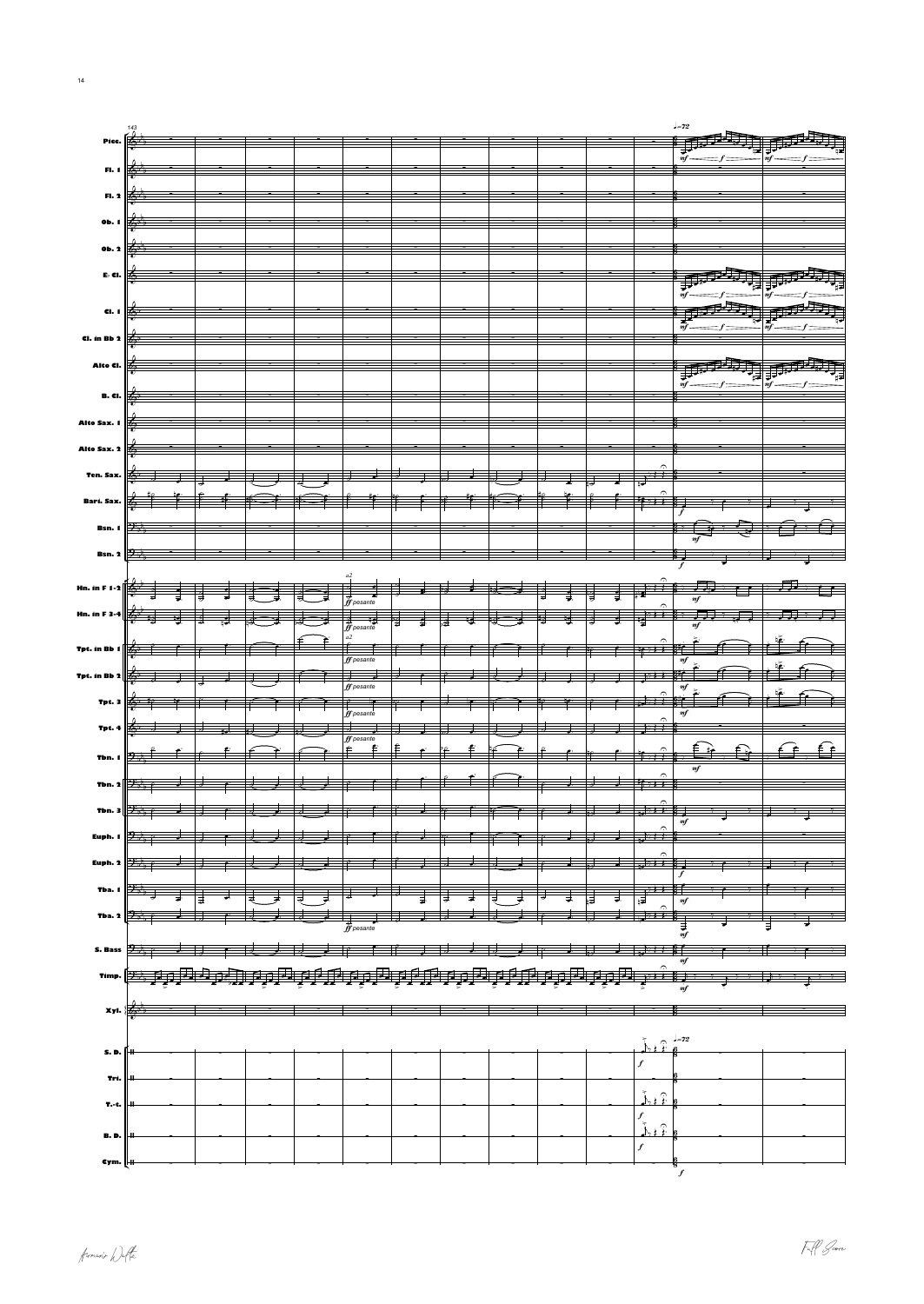| 156                                                                             | Picc. $\frac{1}{\sqrt{2}}$<br>ن م <del>برد ب</del> ه        |                          |                                                 |                             |                                                                                                                                                                          |                                                                                                                                         |
|---------------------------------------------------------------------------------|-------------------------------------------------------------|--------------------------|-------------------------------------------------|-----------------------------|--------------------------------------------------------------------------------------------------------------------------------------------------------------------------|-----------------------------------------------------------------------------------------------------------------------------------------|
|                                                                                 |                                                             |                          |                                                 |                             |                                                                                                                                                                          | ن م آ                                                                                                                                   |
| FI. 1                                                                           |                                                             |                          |                                                 |                             |                                                                                                                                                                          |                                                                                                                                         |
|                                                                                 |                                                             |                          |                                                 |                             |                                                                                                                                                                          | $\begin{array}{c}\n\hline\n\text{mf}^3 \\ \hline\n\text{mf}^3\n\end{array}$                                                             |
|                                                                                 | 6                                                           |                          |                                                 |                             |                                                                                                                                                                          |                                                                                                                                         |
|                                                                                 | 6                                                           |                          |                                                 | $\mathcal{F}_{\mathcal{L}}$ |                                                                                                                                                                          | $m f^3$                                                                                                                                 |
|                                                                                 |                                                             |                          |                                                 |                             |                                                                                                                                                                          |                                                                                                                                         |
|                                                                                 | $\mathbb{G}^{\mathfrak{p}}$                                 |                          |                                                 |                             |                                                                                                                                                                          |                                                                                                                                         |
|                                                                                 |                                                             |                          | Ě.                                              |                             |                                                                                                                                                                          |                                                                                                                                         |
| ${\bf E}\cdot{\bf C}$ l.<br>¦⊜                                                  |                                                             |                          |                                                 |                             |                                                                                                                                                                          |                                                                                                                                         |
|                                                                                 |                                                             |                          |                                                 |                             |                                                                                                                                                                          |                                                                                                                                         |
|                                                                                 | <b>The Little</b><br>$\frac{d}{dx}$                         |                          |                                                 |                             |                                                                                                                                                                          |                                                                                                                                         |
|                                                                                 | <b>CI.</b> in Bb 2 $\frac{1}{\sqrt{2}}$                     |                          | mf                                              | $\it mf$                    | mf                                                                                                                                                                       | mf                                                                                                                                      |
|                                                                                 |                                                             |                          | Ē.                                              |                             |                                                                                                                                                                          |                                                                                                                                         |
|                                                                                 | Alto Cl. $\left \overline{\left \overline{\right }\right }$ |                          |                                                 |                             |                                                                                                                                                                          |                                                                                                                                         |
|                                                                                 |                                                             |                          | тf                                              | $m f -$                     | тf                                                                                                                                                                       |                                                                                                                                         |
| $B.$ Cl.                                                                        |                                                             |                          | ₹ह<br>$\frac{1}{m}$                             | होडुइइेड्ड<br>ţ             | ţ                                                                                                                                                                        | $\frac{1}{\sqrt{2}}$ , $\frac{1}{\sqrt{2}}$ , $\frac{1}{\sqrt{2}}$ , $\frac{1}{\sqrt{2}}$ , $\frac{1}{\sqrt{2}}$ , $\frac{1}{\sqrt{2}}$ |
|                                                                                 |                                                             |                          |                                                 |                             |                                                                                                                                                                          |                                                                                                                                         |
| Alto Sax. $2\left \frac{1}{\sqrt{2}}\right $                                    |                                                             |                          |                                                 |                             |                                                                                                                                                                          |                                                                                                                                         |
|                                                                                 |                                                             |                          |                                                 |                             |                                                                                                                                                                          |                                                                                                                                         |
| το,                                                                             |                                                             |                          |                                                 |                             |                                                                                                                                                                          |                                                                                                                                         |
|                                                                                 | 唪                                                           |                          | <u>.</u>                                        |                             | $\frac{1}{2}$ , $\frac{1}{2}$ , $\frac{1}{2}$ , $\frac{1}{2}$ , $\frac{1}{2}$ , $\frac{1}{2}$ , $\frac{1}{2}$ , $\frac{1}{2}$ , $\frac{1}{2}$                            |                                                                                                                                         |
|                                                                                 |                                                             |                          |                                                 |                             |                                                                                                                                                                          | *₽                                                                                                                                      |
|                                                                                 | <b>Bsn.</b> $\left  \frac{1}{2} \right $                    | $\overline{\phantom{a}}$ | $\rightarrow$                                   |                             | مقم موموما                                                                                                                                                               |                                                                                                                                         |
|                                                                                 |                                                             |                          |                                                 |                             |                                                                                                                                                                          |                                                                                                                                         |
|                                                                                 | Bsn. 2 $\boxed{2+}$                                         |                          | 77 J J J J J J                                  | गा। ग                       | <del>जनका</del><br>▜ <sub>▚</sub> ▎ <sub>▚</sub> ▎ <sub>▚</sub>                                                                                                          | د من من من                                                                                                                              |
|                                                                                 | Hn. in F 1-2 $\mathbb{R}^2$                                 |                          |                                                 |                             |                                                                                                                                                                          |                                                                                                                                         |
|                                                                                 |                                                             |                          |                                                 |                             |                                                                                                                                                                          | f                                                                                                                                       |
|                                                                                 | Hn. in F 3-4 $\frac{1}{100}$                                |                          |                                                 |                             | $\overline{\phantom{a}}$                                                                                                                                                 |                                                                                                                                         |
| Tpt. in Bb $\mathbf{1}$ $\left \left \overline{\mathbf{G}^{\pm}}\right \right $ |                                                             |                          |                                                 |                             |                                                                                                                                                                          |                                                                                                                                         |
|                                                                                 |                                                             |                          | con sord.                                       |                             | $\boldsymbol{f}$                                                                                                                                                         |                                                                                                                                         |
|                                                                                 | 6                                                           |                          |                                                 |                             |                                                                                                                                                                          |                                                                                                                                         |
|                                                                                 |                                                             |                          | $pp$ —<br>con sord.                             | $pp-$                       |                                                                                                                                                                          |                                                                                                                                         |
| Tpt. 3<br>6                                                                     |                                                             |                          |                                                 |                             |                                                                                                                                                                          |                                                                                                                                         |
|                                                                                 |                                                             |                          | $pp=$<br>con sord.                              | $pp-$<br>$=$ 1              |                                                                                                                                                                          |                                                                                                                                         |
|                                                                                 | 65                                                          |                          |                                                 |                             |                                                                                                                                                                          |                                                                                                                                         |
|                                                                                 |                                                             |                          | $pp-$                                           | $pp-$                       |                                                                                                                                                                          |                                                                                                                                         |
|                                                                                 |                                                             |                          | $\boldsymbol{f}$                                |                             |                                                                                                                                                                          |                                                                                                                                         |
|                                                                                 | 27                                                          |                          |                                                 |                             |                                                                                                                                                                          |                                                                                                                                         |
|                                                                                 | 方                                                           |                          |                                                 |                             |                                                                                                                                                                          |                                                                                                                                         |
|                                                                                 |                                                             |                          |                                                 |                             |                                                                                                                                                                          |                                                                                                                                         |
|                                                                                 | $\mathcal{P}_{\mathbb{R}^+}$                                |                          |                                                 |                             |                                                                                                                                                                          |                                                                                                                                         |
|                                                                                 | 步                                                           |                          |                                                 |                             | arco<br>$\overline{\phantom{a}}$<br>┙                                                                                                                                    | te te le le                                                                                                                             |
|                                                                                 |                                                             |                          |                                                 |                             |                                                                                                                                                                          |                                                                                                                                         |
|                                                                                 | $2+$                                                        |                          |                                                 |                             |                                                                                                                                                                          | . .                                                                                                                                     |
|                                                                                 |                                                             |                          | $\boldsymbol{f}$                                |                             |                                                                                                                                                                          |                                                                                                                                         |
|                                                                                 |                                                             |                          |                                                 |                             |                                                                                                                                                                          | مطالعة                                                                                                                                  |
|                                                                                 | <b>S. Bass</b> $\frac{1}{\sqrt{2}}$                         |                          |                                                 |                             |                                                                                                                                                                          | أعمامهم                                                                                                                                 |
|                                                                                 |                                                             |                          | f                                               |                             |                                                                                                                                                                          |                                                                                                                                         |
|                                                                                 |                                                             | ਜ਼ਾਦ                     | $\rightarrow$ $\rightarrow$ $\rightarrow$<br>÷. |                             |                                                                                                                                                                          |                                                                                                                                         |
|                                                                                 |                                                             |                          |                                                 |                             | $\frac{1}{2}$ Xylophone<br>$\frac{1}{2}$ , $\frac{1}{2}$ , $\frac{1}{2}$ , $\frac{1}{2}$ , $\frac{1}{2}$ , $\frac{1}{2}$ , $\frac{1}{2}$ , $\frac{1}{2}$ , $\frac{1}{2}$ |                                                                                                                                         |
| $xyL \nleftrightarrow$                                                          |                                                             |                          |                                                 |                             | <b>Julie die dee</b><br>mp                                                                                                                                               | <del>प्</del> च स्त्रा क्या क्या क                                                                                                      |
|                                                                                 |                                                             |                          |                                                 |                             |                                                                                                                                                                          |                                                                                                                                         |
| ₩                                                                               |                                                             |                          |                                                 |                             |                                                                                                                                                                          |                                                                                                                                         |
| #                                                                               |                                                             |                          |                                                 |                             |                                                                                                                                                                          |                                                                                                                                         |
|                                                                                 |                                                             |                          |                                                 |                             |                                                                                                                                                                          |                                                                                                                                         |
| H                                                                               |                                                             |                          |                                                 |                             |                                                                                                                                                                          |                                                                                                                                         |
| Ħ                                                                               |                                                             |                          |                                                 |                             |                                                                                                                                                                          |                                                                                                                                         |
|                                                                                 |                                                             |                          |                                                 |                             |                                                                                                                                                                          |                                                                                                                                         |
|                                                                                 |                                                             |                          |                                                 |                             |                                                                                                                                                                          |                                                                                                                                         |
|                                                                                 |                                                             |                          |                                                 |                             |                                                                                                                                                                          |                                                                                                                                         |
|                                                                                 |                                                             |                          | $\it mf$                                        |                             |                                                                                                                                                                          |                                                                                                                                         |